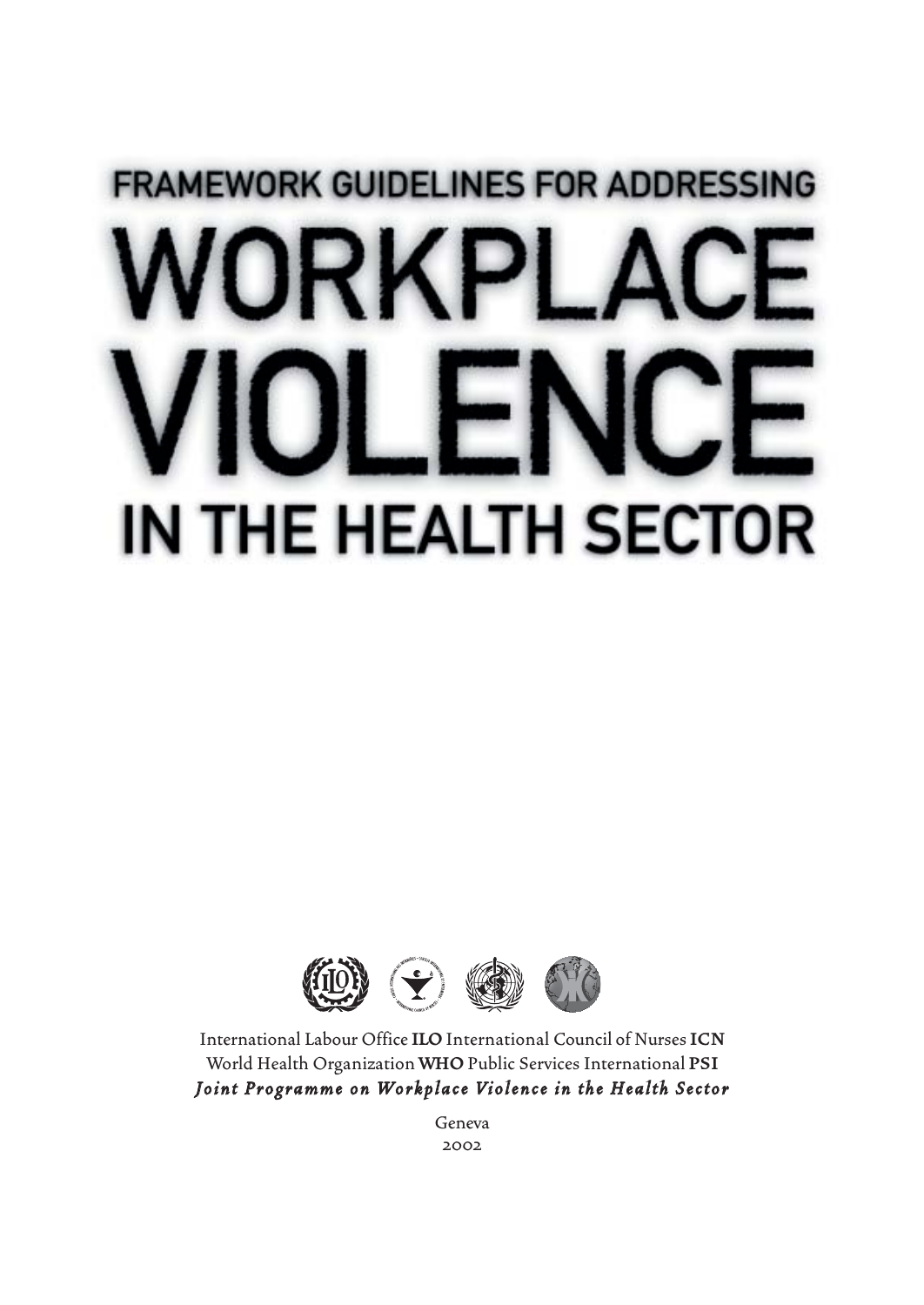#### **Copyright © International Labour Organization, International Council of Nurses, World Health Organization and Public Services International 2002**

First published 2002

Publications of the International Labour Office enjoy copyright under Protocol 2 of the Universal Copyright Convention. Nevertheless, short excerpts from them may be reproduced without authorization, on condition that the source is indicated. **For rights of reproduction or translation, application should be made to the Publications Bureau (Rights and Permissions), International Labour Office, CH-1211 Geneva 22, Switzerland, pubdroit@ilo.org**. The International Labour Office welcomes such applications.

Libraries, institutions and other users registered in the United Kingdom with the Copyright Licensing Agency, 90 Tottenham Court Road, London W1P 0LP (Fax +44 207 631 5500), in the United States with the Copyright Clearance Center, 222 Rosewood Drive, Danvers, MA 01923 (Fax + 1 978 750 4470), or in other countries, with associated Reproduction Rights Organizations, may take photocopies in accordance with the licences issued to them for this purpose.

International Labour Office/International Council of Nurses/ World Health Organization/Public Services International *Framework Guidelines for Addressing Workplace Violence in the Health Sector.* Geneva, International Labour Office, 2002 ISBN 92-2-113446-6

#### **ILO Cataloguing in Publication Data**

The designations employed in ILO publications, which are in conformity with United Nations practice, and the presentation of material therein do not imply the expression of any opinion whatsoever on the part of the International Labour Office concerning the legal status of any country, area or territory or of its authorities, or concerning the delimitation of its frontiers.

The responsibility for opinions expressed in studies and other contributions rests solely with their authors, and publication does not constitute an endorsement by the International Labour Office, the International Council of Nurses, the World Health Organization or Public Services International of the opinions expressed in them.

Reference to names of firms and commercial products and processes does not imply their endorsement by the International Labour Office, the International Council of Nurses, the World Health Organization or Public Services International and any failure to mention a particular firm, commercial product or process is not a sign of disapproval.

ILO publications can be obtained through major booksellers or ILO local offices in many countries, or direct from ILO Publications, International Labour Office, CH-1211 Geneva 22, Switzerland. Catalogues or lists of new publications are available free of charge from the above address.

Typeset by rsdesigns.com sàrl. Printed in Switzerland.

These Framework Guidelines have been developed as an integral part of the work done within the ILO/ICN/WHO/PSI Joint Programme on Workplace Violence in the Health Sector (2000 - 2002). Several country case studies and cross-cutting theme studies have been conducted in the frame of this programme to fill major information gaps by obtaining baseline and in depth information. Based on this evidence, the present Framework Guidelines were developed. The Guidelines have an informal status at this stage and are meant to stimulate and guide initiatives at international, national and local levels. This current version is a pilot version, to be tested in practice. Feedback and comments are welcome.

The first version of the Framework Guidelines had been drafted by Vittorio Di Martino and was discussed in April 2002 in Geneva at an informal technical consultation of the ILO/ICN/WHO/PSI Joint Programme on Workplace Violence in the Health Sector. The Joint Programme wishes to thank him and all persons involved in the development of these Framework Guidelines for their valuable contributions.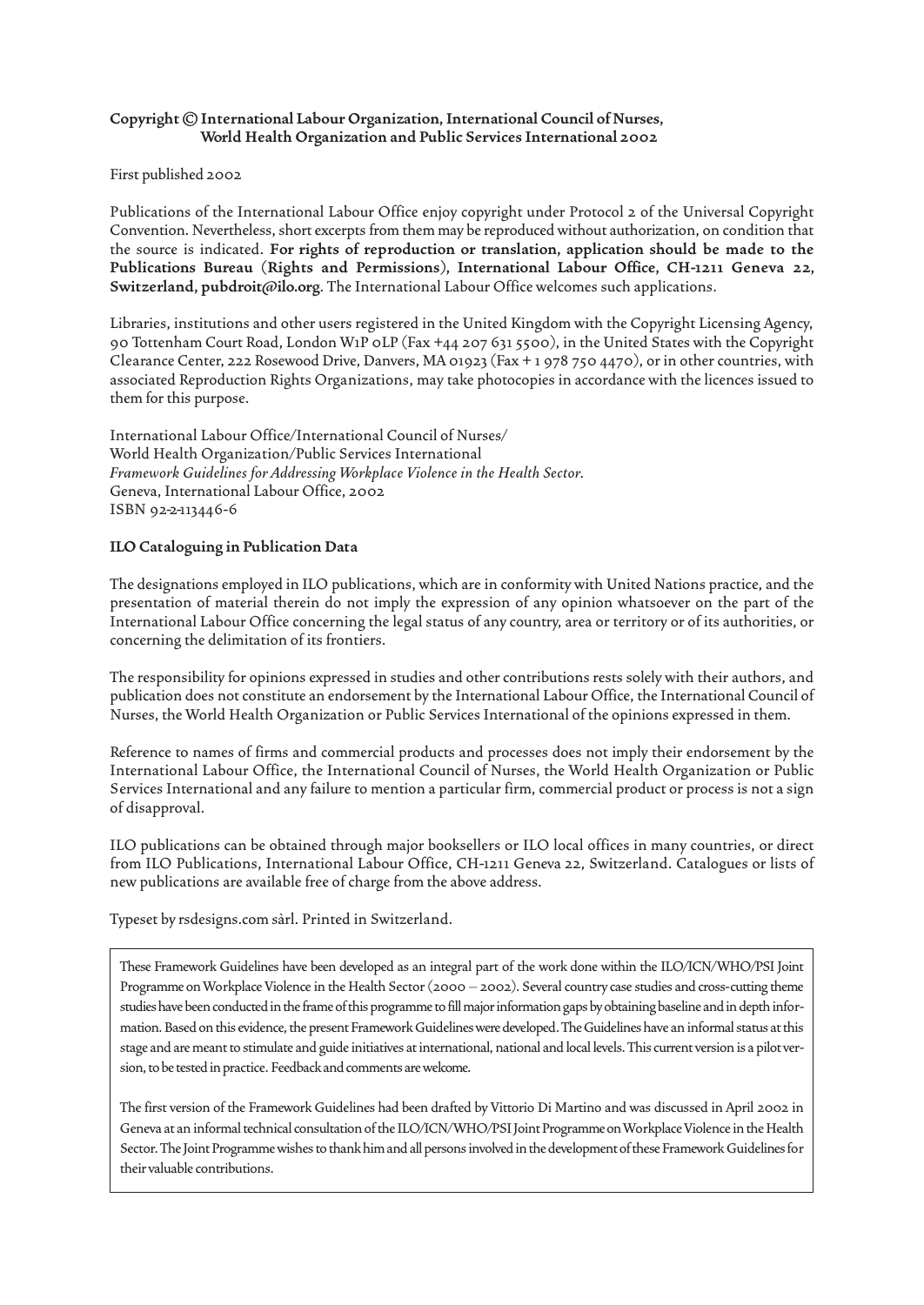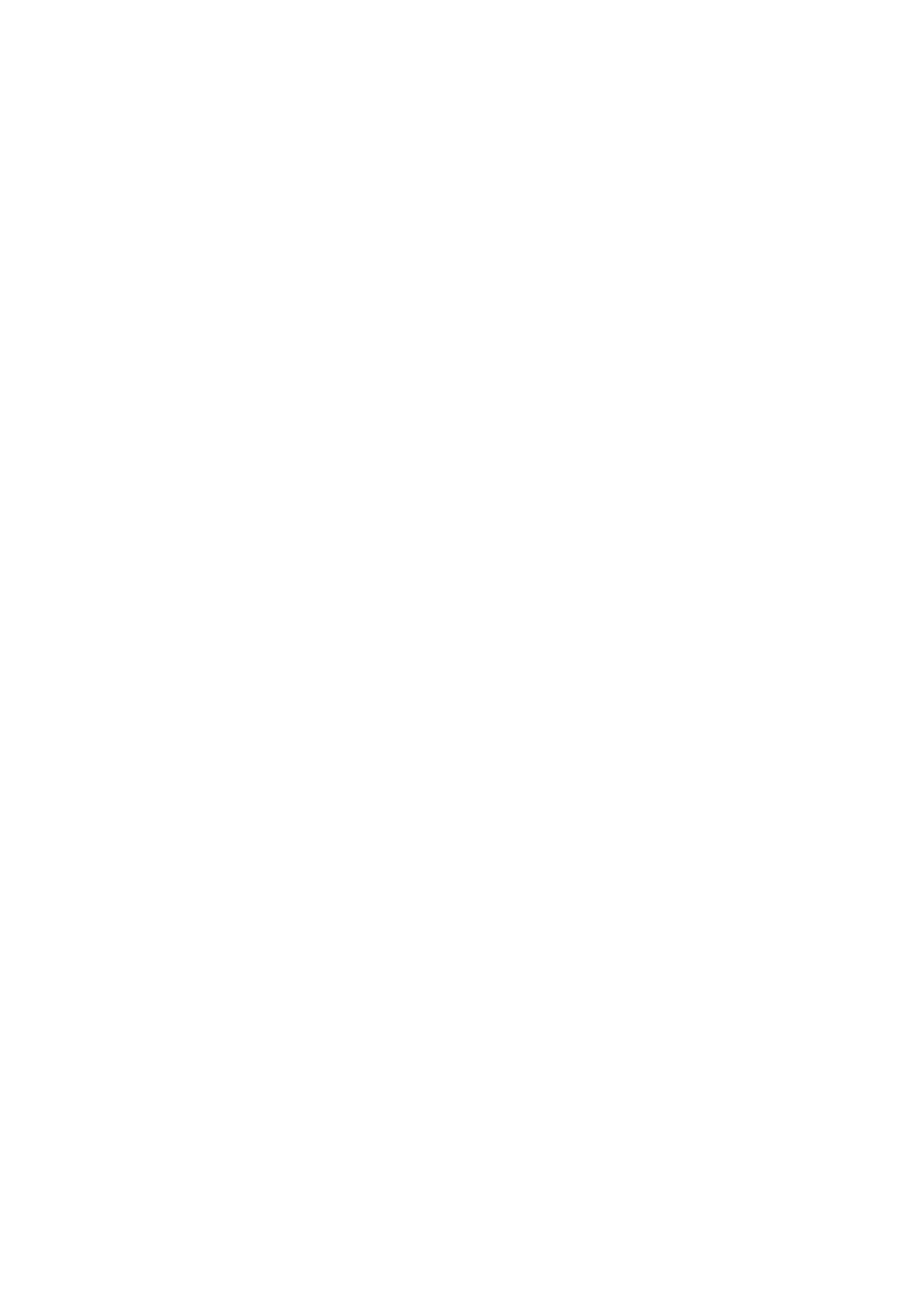

# 1. BACKGROUND, SCOPE AND DEFINITION

### 1.1 BACKGROUND

Workplace violence — be it physical or psychological — has become a global problem crossing borders, work settings and occupational groups. For long a "forgotten" issue, violence at work has dramatically gained momentum in recent years and is now a priority concern in both industrialised and developing countries.

Workplace violence affects the dignity of millions of people worldwide. It is a major source of inequality, discrimination, stigmatisation and conflict at the workplace. Increasingly it is becoming a central human rights issue. At the same time, workplace violence is increasingly appearing as a serious, sometimes lethal threat to the efficiency and success of organisations. Violence causes immediate and often long-term disruption to interpersonal relationships, the organization of work and the overall working environment.

While workplace violence affects practically all sectors and all categories of workers, the health sector is at major risk. Violence in this sector may constitute almost a quarter of all violence at work. (*Nordin, H., 1995)*

Under the strain of reforms, growing work pressure and stress, social instability and the deterioration of personal interrelationships, workplace violence is rapidly spreading in the health sector. Increasingly, domestic violence and violence in the streets are spilling over into the health institutions. Recent studies confirm that workplace violence in the health sector is universal, although local characteristics may vary, and that it affects the health of both women and men, though some are more at risk than others. Altogether it may affect more than half of health care workers. (*Di Martino, V., 2002, forthcoming)*

The negative consequences of such widespread violence impact heavily on the delivery of health care services, which could include deterioration in the quality of care provided and the decision by health workers to leave the health care professions. This in turn can result in a reduction in health services available to the general population, and an increase in health costs. In develop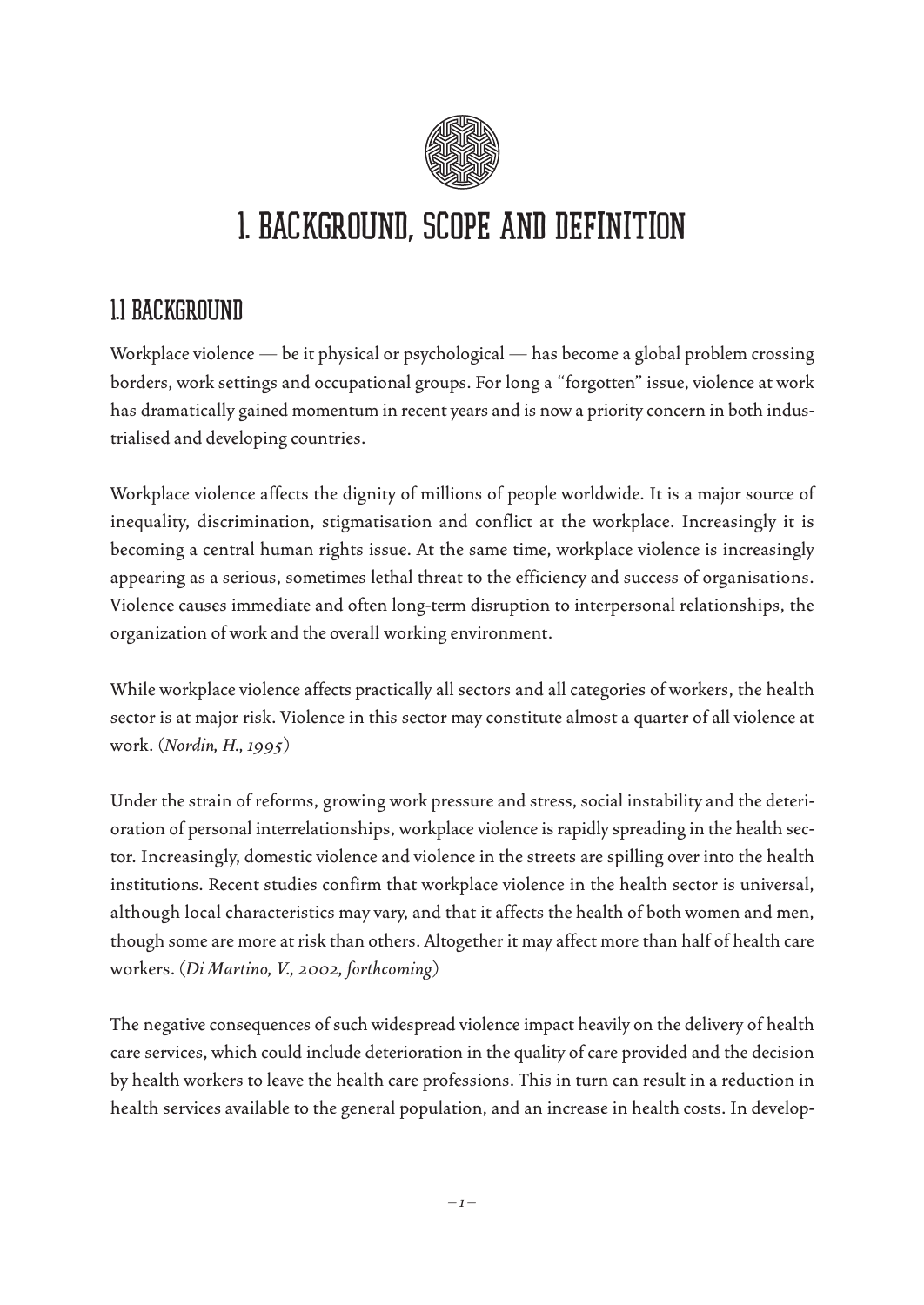ing countries particularly, equal access to primary health care will be threatened if health workers, already a scarce resource, abandon their profession because of the threat of violence.

It has been estimated by a number of reliable studies that stress and violence together possibly account for approximately 30% of the overall costs of ill-health and accidents. Based on the above figures it has been suggested that stress/violence may account for approximately  $0.5 -$ 3.5% of GDP per year. *(Hoel, H.; Sparks, K.; Cooper, C., 2000)*

This evidence clearly indicates that workplace violence is far too high and that interventions are urgently needed. Further, more specific evidence is available in each country which should be used to increase awareness of the importance of the problem of workplace violence and to make it a priority target for all people operating in or concerned with the development of the health sector.

### 1.2 SCOPE

### **Objective**

The objective of these Framework Guidelines (from now on referred to as Guidelines) is to provide general guidance in addressing workplace violence in the health sector. Far from being in any way prescriptive, the Guidelines should be considered a basic reference tool for stimulating the autonomous development of similar instruments specifically targeted at and adapted to different cultures, situations and needs.

The Guidelines cover the following key areas of action:

- prevention of workplace violence
- dealing with workplace violence
- management and mitigation of the impact of workplace violence
- care and support of workers affected by workplace violence
- sustainability of initiatives undertaken

### **Use**

These Guidelines should be used to:

- develop concrete responses at the enterprise, sectorial, national and international levels
- promote processes of dialogue, consultation, negotiation and all forms of cooperation among governments, employers and workers, trade unions and other professional bodies, specialists in workplace violence, and all relevant stakeholders (such as consumer/patient advocacy groups and non-governmental organizations (NGOs) active in the areas of workplace violence, health and safety, human rights and gender promotion)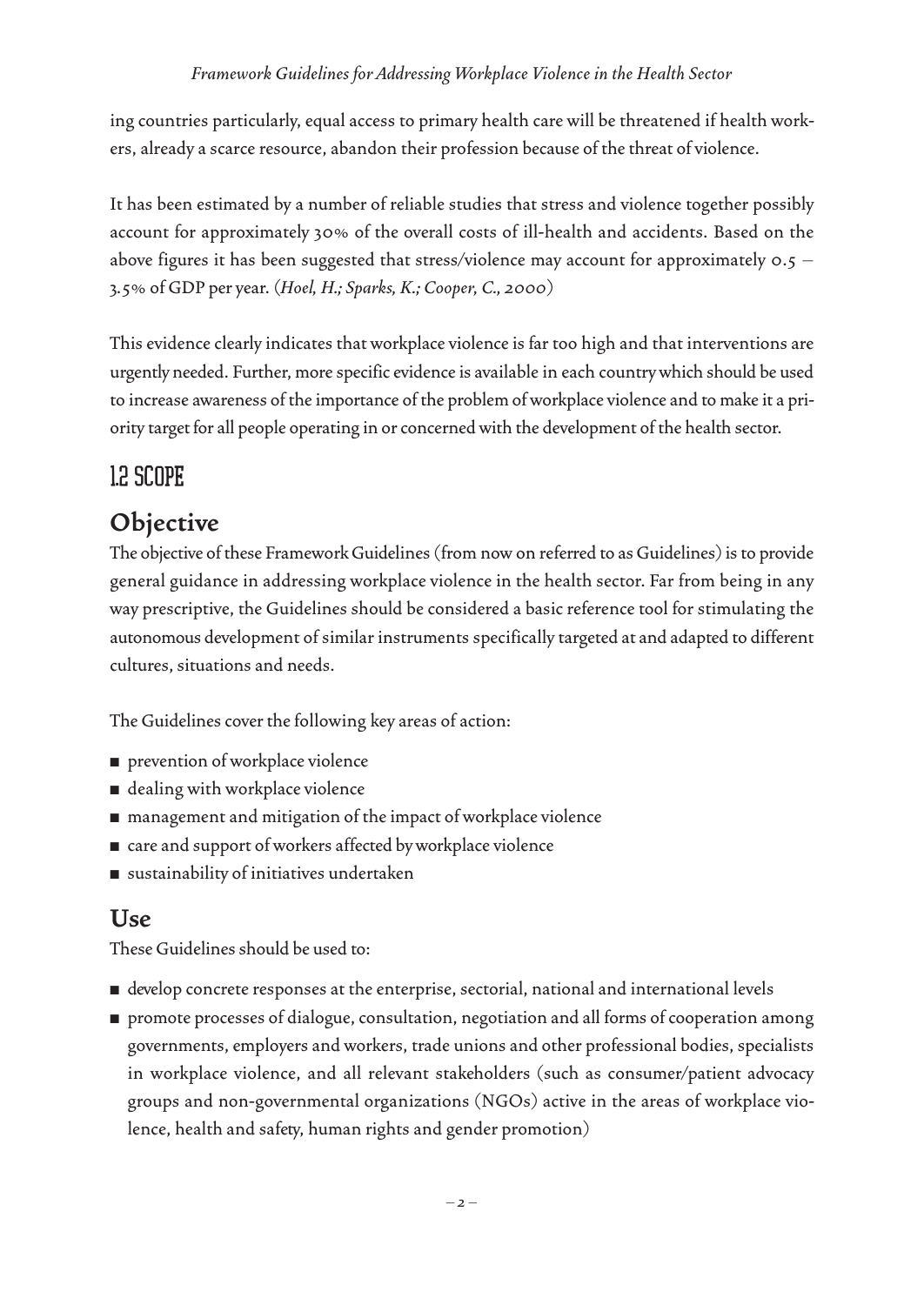■ give effect to its contents in consultation with the interested parties: in national laws, policies and programmes of action; in workplace/enterprise/sectorial agreements; and in workplace policies and plans of action.

### **Field of application**

These Guidelines apply:

- to all employers and workers
- in the public, private and voluntary sectors
- to all aspects of work, formal and informal.

### 1.3 DEFINITION

Within a general common understanding of the significance of workplace violence, specific understanding and terminology may vary from country to country and from situation to situation. It is therefore important that definitions and terms as given below are assessed in relation to such situations and adapted accordingly so that their significance is clear to and shared by those who will be using the guidelines.

### **General definition of workplace violence**

Incidents where staff are abused, threatened or assaulted in circumstances related to their work, including commuting to and from work, involving an explicit or implicit challenge to their safety, well-being or health. (Adapted from European Commission)

### *Physical violence and psychological violence*

While the existence of personal physical violence at the workplace has always been recognized, the existence of psychological violence has been long under-estimated and only now receives due attention. Psychological violence is currently emerging as a priority concern at the workplace.

It is also increasingly recognized that personal psychological violence is often perpetrated through repeated behaviour, of a type which by itself may be relatively minor but which cumulatively can become a very serious form of violence. Although a single incident can suffice, psychological violence often consists of repeated, unwelcome, unreciprocated and imposed upon action which may have a devastating effect on the victim.

### *Physical violence*

The use of physical force against another person or group, that results in physical, sexual or psychological harm. It includes among others, beating, kicking, slapping, stabbing, shooting, pushing, biting and pinching. (Adapted from WHO definition of violence)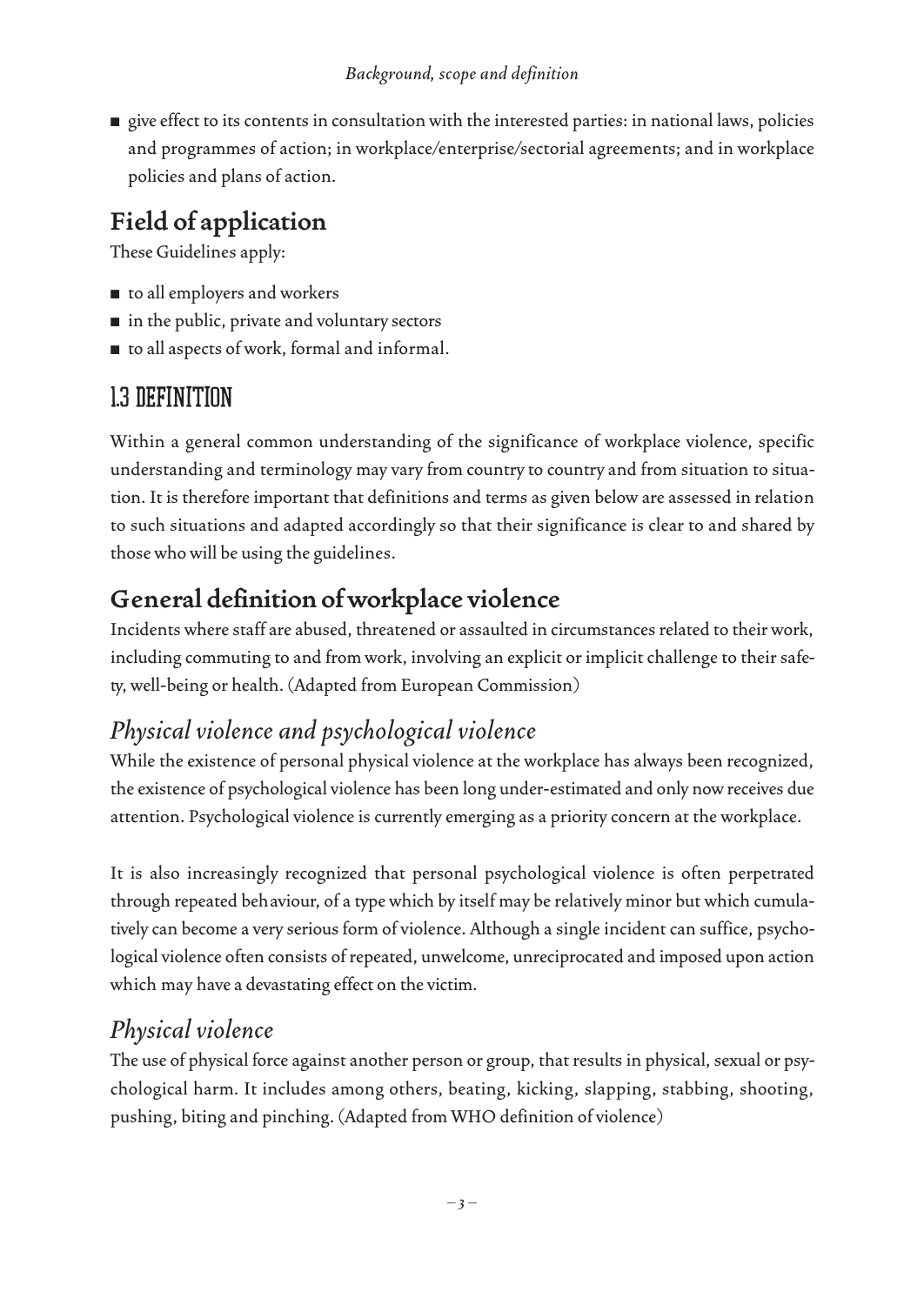### *Psychological violence*

Intentional use of power, including threat of physical force, against another person or group, that can result in harm to physical, mental, spiritual, moral or social development. It includes verbal abuse, bullying/mobbing, harassment and threats. (Adapted from WHO definition of violence)

### **Terms frequently used**

Physical and psychological violence often overlap in practice making any attempt to categorize different forms of violence very difficult. Some of the most frequently used terms relating to violence are presented in the following list.

### *Assault/attack*

Intentional behaviour that harms another person physically, including sexual assault.

### *Abuse*

Behaviour that humiliates, degrades or otherwise indicates a lack of respect for the dignity and worth of an individual. (Alberta Association of Registered Nurses)

### *Bullying/mobbing*

Repeated and over time offensive behaviour through vindictive, cruel or malicious attempts to humiliate or undermine an individual or groups of employees. (Adapted from ILO – Violence at Work)

### *Harassment*

Any conduct based on age, disability, HIV status, domestic circumstances, sex, sexual orientation, gender reassignment, race, colour, language, religion, political, trade union or other opinion or belief, national or social origin, association with a minority, property, birth or other status that is unreciprocated or unwanted and which affects the dignity of men and women at work. (Human Rights Act, UK)

### *Sexual harassment*

Any unwanted, unreciprocated and unwelcome behaviour of a sexual nature that is offensive to the person involved, and causes that person to feel threatened, humiliated or embarrassed. (Irish Nurses Organisation)

### *Racial harassment*

Any threatening conduct that is based on race, colour, language, national origin, religion, association with a minority, birth or other status that is unreciprocated or unwanted and which affects the dignity of women and men at work. (Adapted from Human Rights Act, UK)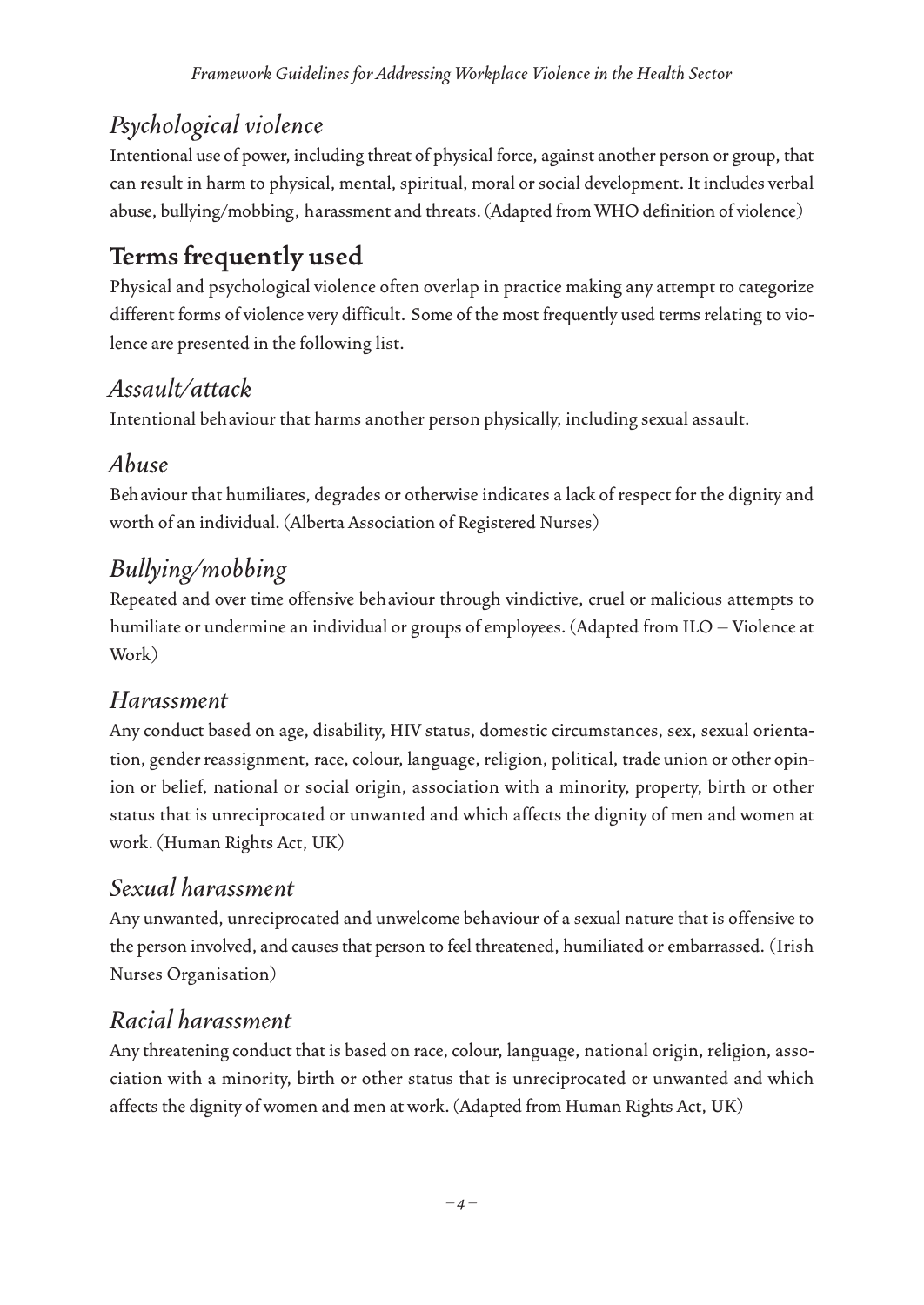### *Threat*

Promised use of physical force or power (i.e. psychological force) resulting in fear of physical, sexual, psychological harm or other negative consequences to the targeted individuals or groups.

### *Victim*

Any person who is the object of act(s) of violence or violent behaviour(s) as described above.

### *Perpetrator*

Any person who commits act(s) of violence or engages in violent behaviour(s) as described above.

### *Workplace*

Any health care facility, whatever the size, location (urban or rural) and the type of service(s) provided, including major referral hospitals of large cities, regional and district hospitals, health care centres, clinics, community health posts, rehabilitation centres, long-term care facilities, general practitioners' offices, other independent health care professionals. In the case of services performed outside the health care facility, such as ambulance services or home care, any place where such services are performed will be considered a workplace.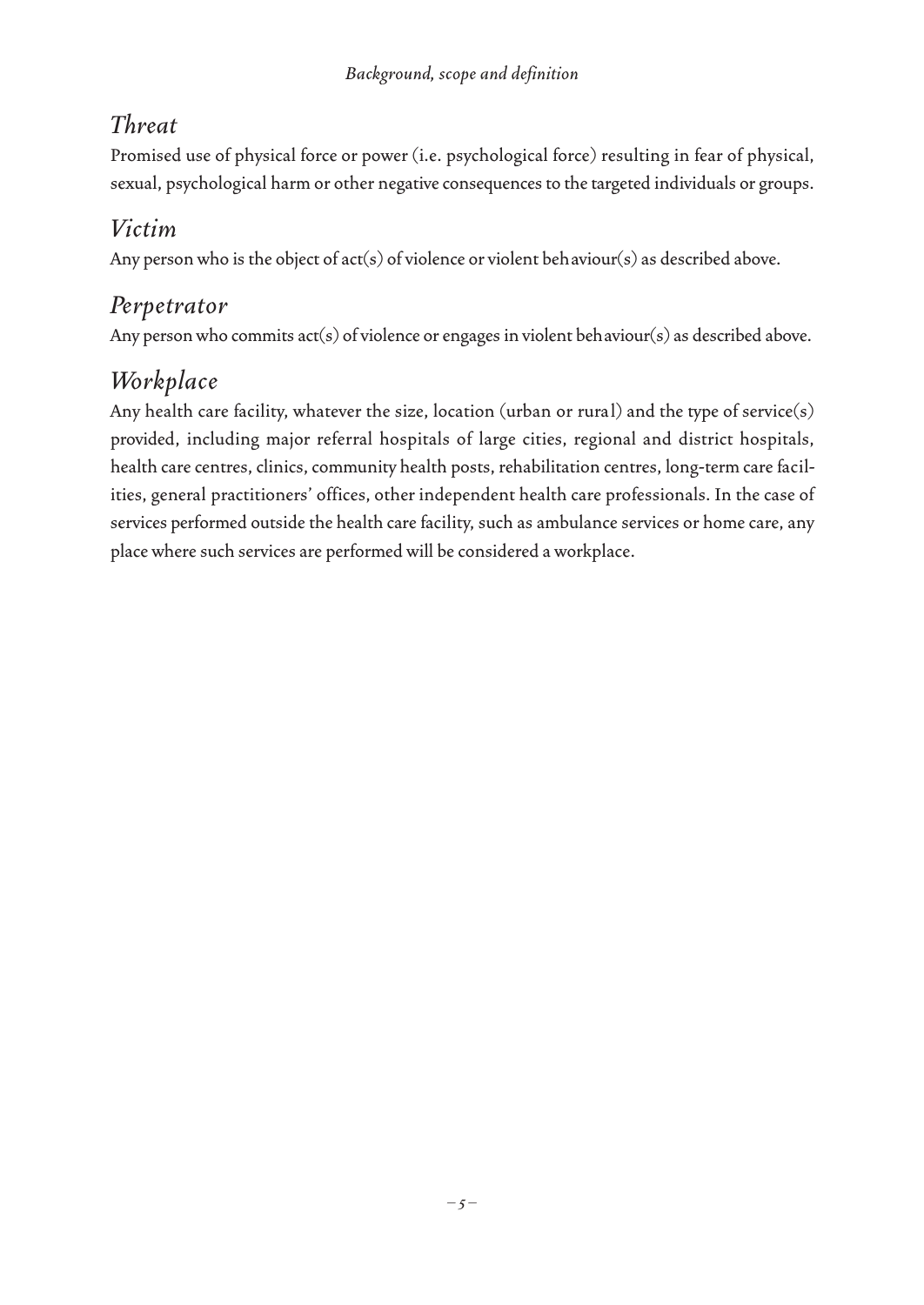

# 2. GENERAL RIGHTS AND RESPONSIBILITIES

### 2.1 GOVERNMENTS

Governments and their competent authorities should provide the necessary framework for the reduction and elimination of such violence. This includes:

- making the reduction/elimination of workplace violence in the health sector an essential part of national/regional/local policies and plans on occupational health and safety, human rights protection, economic sustainability, enterprise development and gender equality
- promoting the participation of all parties concerned with such policies and plans
- revising labour law and other legislation and introducing special legislation, where necessary
- ensuring the enforcement of such legislation
- encouraging the inclusion in national, sectorial and workplace/enterprise agreements of provisions to reduce and eliminate workplace violence
- encouraging the development of policies and plans at the workplace to combat workplace violence
- launching awareness campaigns on the risks of workplace violence
- requesting the collection of information and statistical data on the spread, causes and consequences of workplace violence
- coordinating the efforts of the various parties concerned

### 2.2 EMPLOYERS

Employers and their organisations should provide and promote a violence-free workplace.

This would include:

- recognizing overall responsibility for ensuring the health, safety and wellbeing of workers including the elimination of the predictable risk of workplace violence, according to national legislation and practice
- creating a climate of rejection of violence in their organisations
- the routine assessment of the incidence of workplace violence and the factors that support or generate workplace violence
- developing policies and plans at the workplace to combat workplace violence and establishing the required monitoring mechanisms and range of sanctions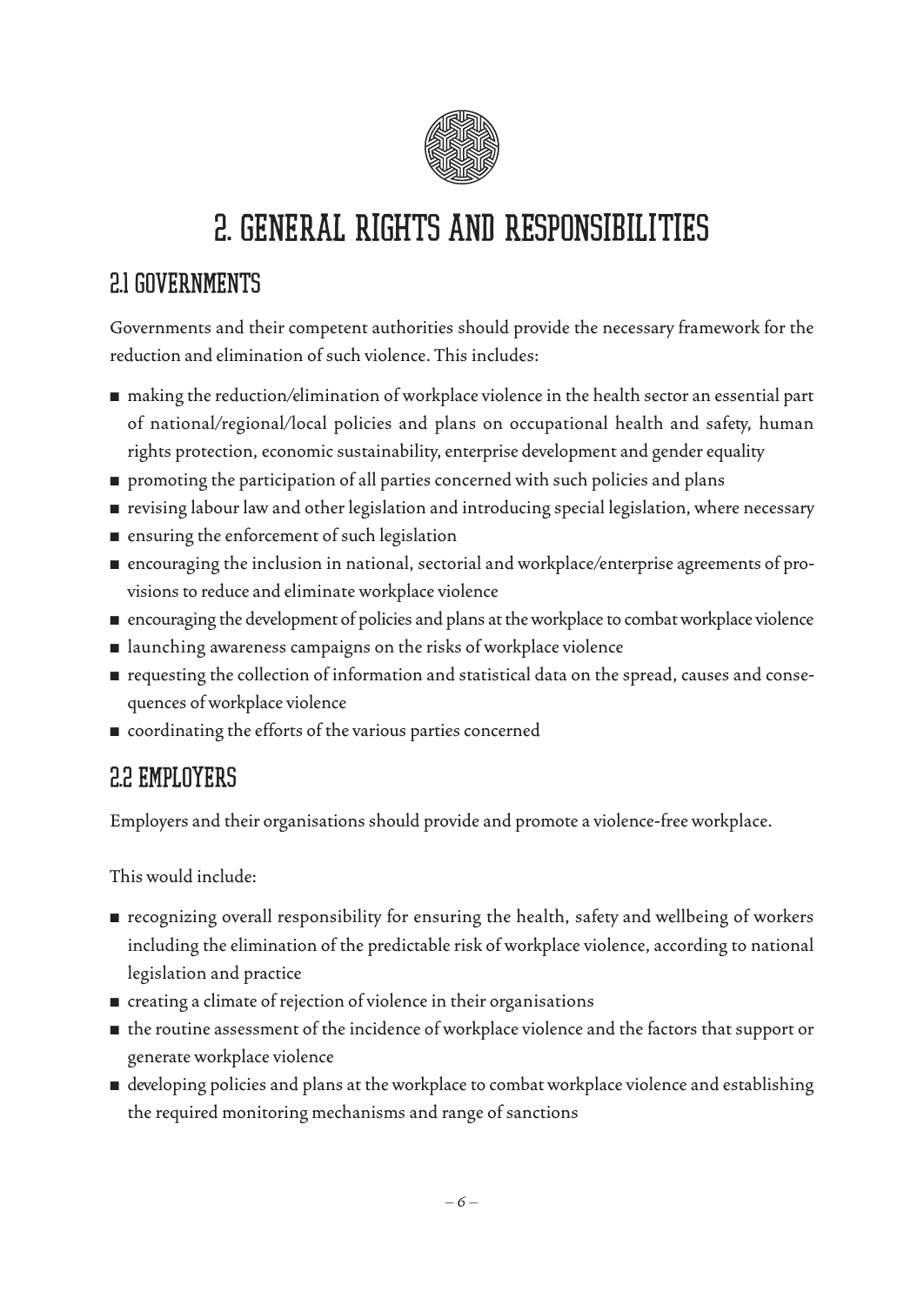- consulting with representatives of the workers on the development of such policies and plans and how to implement them
- the introduction of all necessary preventive and protective measures and procedures to reduce and eliminate the risks of workplace violence
- giving managers at all levels responsibility for implementing policies and procedures relating to workplace violence
- the provision of adequate information, instruction and training concerning workplace violence
- the provision of short, medium and long-term assistance to all those affected by workplace violence, including legal aid, as required
- giving special consideration to the specific risks faced by particular categories of health care workers as well as to risks in certain working environments in the health sector
- endeavouring to have included provisions to reduce and eliminate workplace violence in national, sectorial, and workplace/enterprise agreements
- actively promoting awareness of the risks and destructive impact of workplace violence
- the provision of adequate reporting systems
- setting up of mechanisms for collecting data and information in the area of workplace violence

### 2.3 WORKERS

Workers should take all reasonable care to reduce and eliminate the risks associated with workplace violence. This would include:

- following workplace policies and procedures
- cooperating with the employer to reduce and eliminate the risks of workplace violence
- attending relevant educational and training programmes
- reporting incidents, including minor ones
- actively contributing to promoting awareness of the risks, impact of and sanctions associated with workplace violence
- seeking guidance and counselling if involved in situations that may lead to workplace violence

### 2.4 PROFESSIONAL BODIES

Trade unions, professional councils and associations should launch, participate in and contribute to initiatives and mechanisms to reduce and eliminate the risks associated with workplace violence. This would include:

- promoting training of health care personnel concerning the risks of workplace violence and the mechanisms to prevent, identify and cope with such violence
- elaborating on data collecting procedures for incidents of violence in the health sector and promoting the collection of such data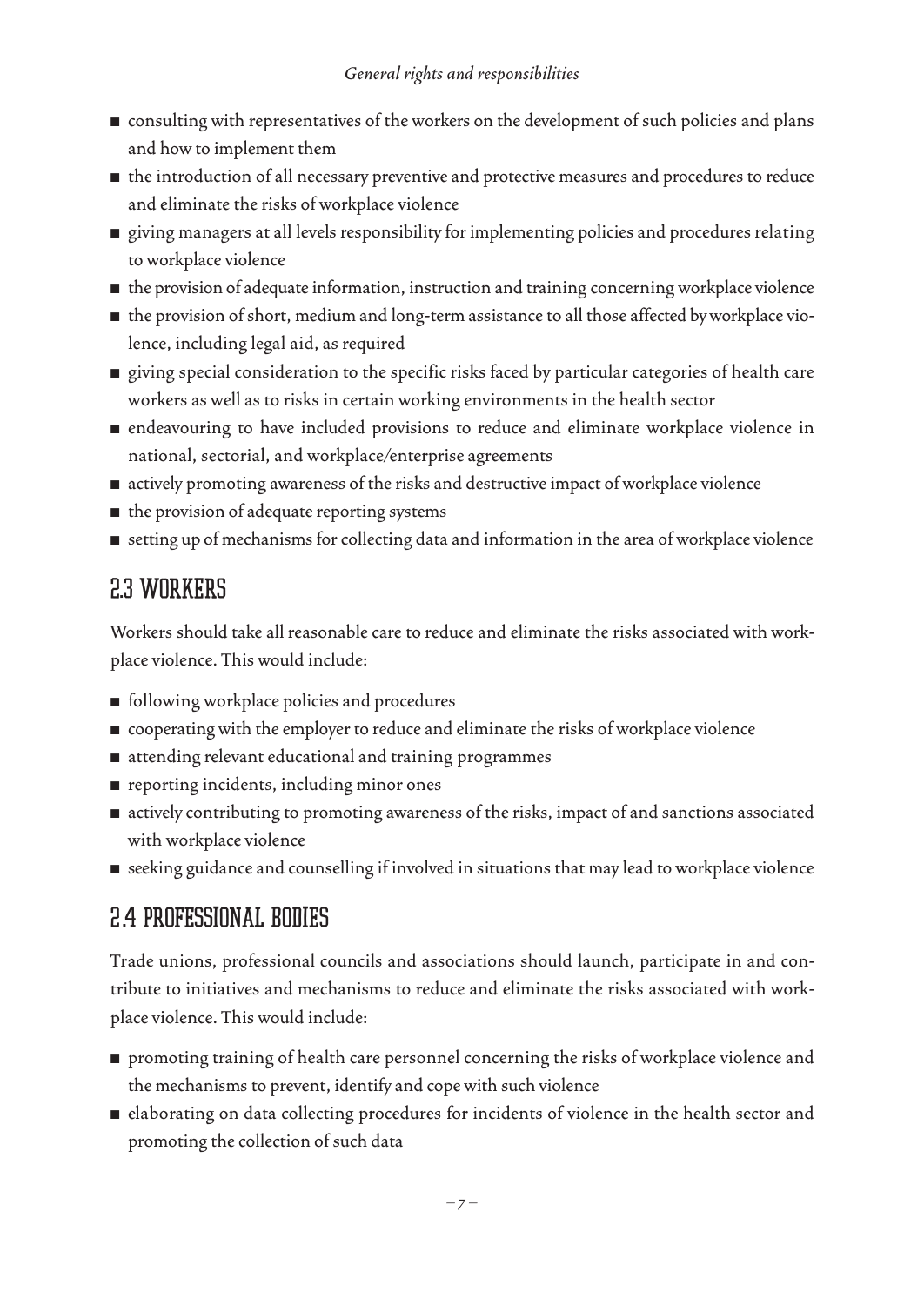- incorporating in their codes of practice and codes of ethics, clauses concerning the inadmissibility of any incident of violence at the workplace
- promoting the incorporation in the accreditation procedures for health care institutions and facilities, of a requirement of measures aimed at the prevention of violence at the workplace
- endeavouring to have included provisions to reduce and eliminate workplace violence in national, sectorial and workplace/enterprise agreements
- encouraging the development of policies and plans at the workplace to combat workplace violence
- actively contributing to promoting awareness of the risks of workplace violence
- providing support for victims of workplace violence, including legal aid if required

### 2.5 ENLARGED COMMUNITY

The media, research and educational institutions, specialists in workplace violence, consumer/patient advocacy groups, the police and other criminal justice professionals, NGOs active in the area of workplace violence, health and safety, human rights and gender promotion, should actively support and participate in the initiatives to combat workplace violence. This would entail:

- contributing to the creation of a network of information and expertise in this area
- contributing to promoting awareness of the risks of workplace violence
- contributing to the development of coordinated policies and plans to combat workplace violence
- contributing to continuing training and education, as required
- contributing with support structures for the prevention of workplace violence and the management of incidents as well as post-incident management.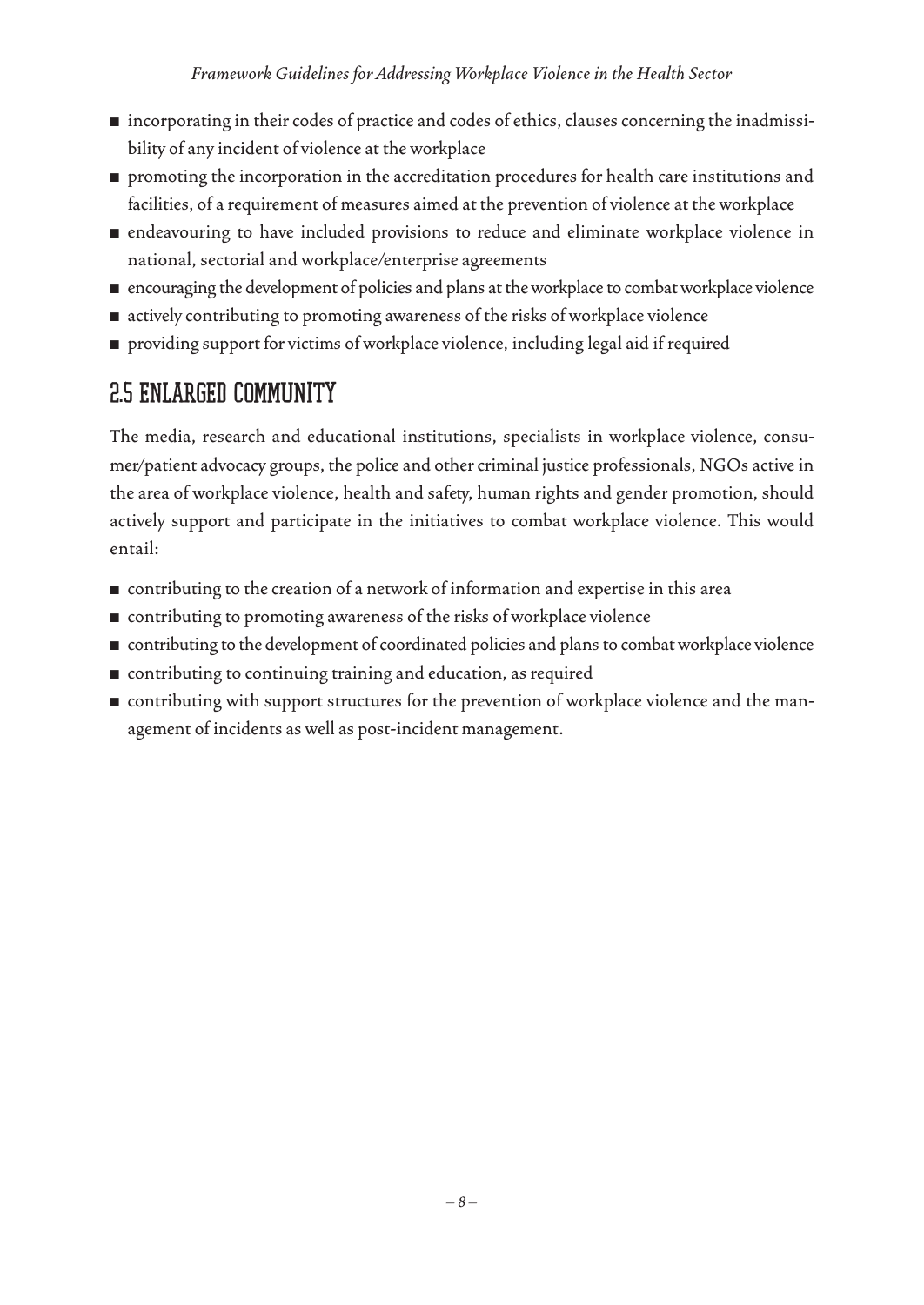

### 3. APPROACH

Workplace violence is not an isolated, individual problem but a structural, strategic problem rooted in social, economic, organisational and cultural factors. An approach should consequently be developed and promoted which would attack the problem at its roots, involve all parties concerned and take into account the special cultural and gender-dimension of the problem. It is also essential that any intervention adopted is developed from its inception, in a systematic way to maximise the effective use of often limited resources in this sector. Such an approach should therefore be an *integrated, participative, cultural/gender sensitive, non-discriminatory and systematic* one.

### 3.1 INTEGRATED

An integrated approach should be actively pursued at all levels of intervention based on the combined and balanced consideration of prevention and treatment. Treatment should cover all necessary interventions to cure and rehabilitate those affected by workplace violence for as long as is necessary. Prevention consists of a pro-active response to workplace violence with emphasis on the elimination of the causes and a long-term evaluation of each intervention. Preventive measures to improve the work environment, work organisation and interpersonal relationships at the workplace, have proved particularly effective. It is important that preventive measures are immediately introduced when risks of workplace violence are identified without waiting for workplace violence to manifest itself at the workplace.

### 3.2 PARTICIPATIVE

A participatory approach, whereby all parties concerned consider it worthwhile to work together to reduce workplace violence and where such parties have an active role in designing and implementing anti-violence initiatives, should be actively promoted. A participatory approach should:

- create the trust necessary for open communication with all staff. It is particularly important for the management to clarify that workers who openly share their feelings regarding workplace violence, and their ideas for changes in the work environment, are not only protected from reprisals but valued for their positive contribution
- involve all parties concerned. The involvement of trade unions and other professional bodies, governments, employers and workers, specialists in workplace violence, the police and all relevant stakeholders (such as consumer/patient advocacy groups and non-governmental organ-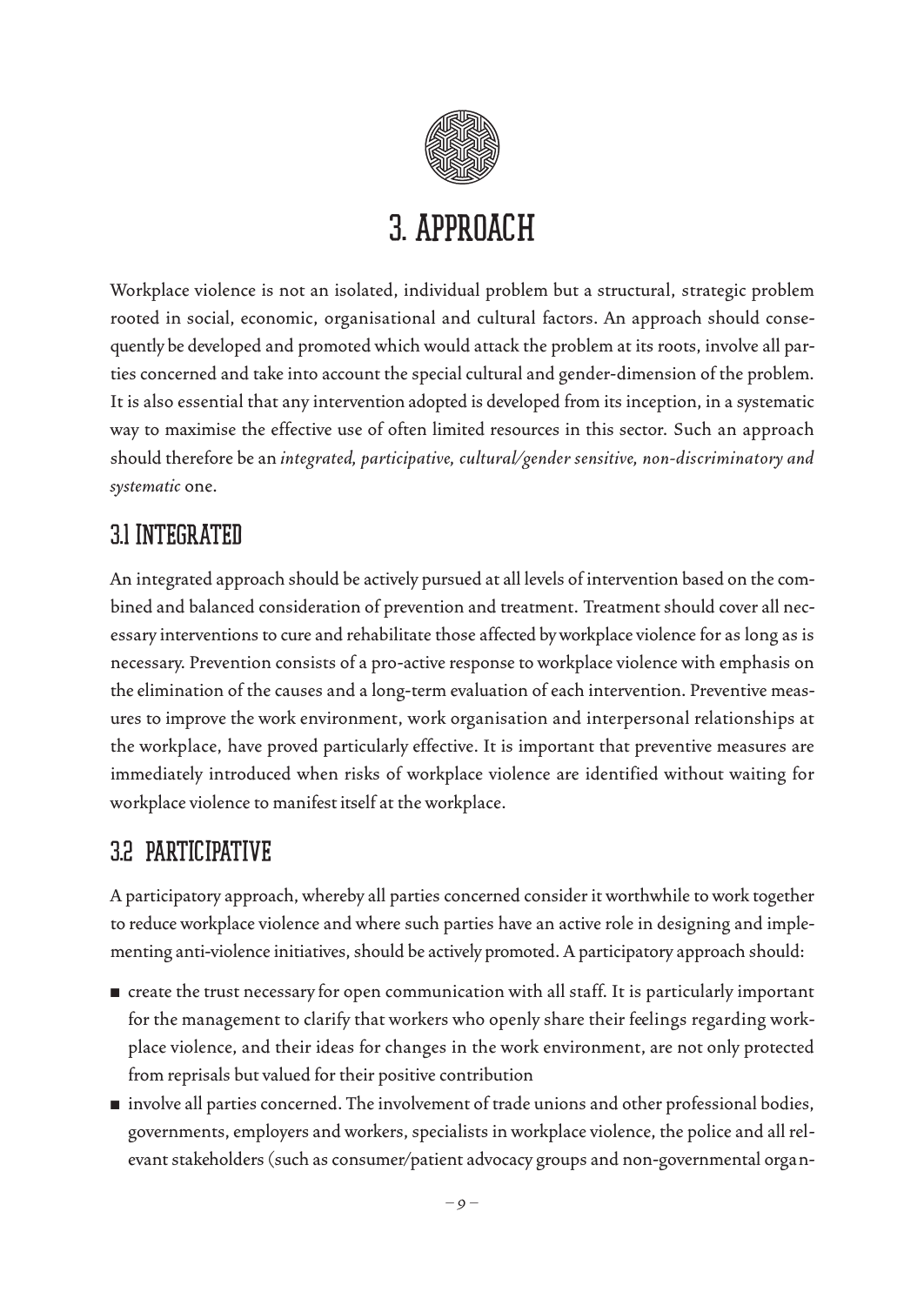izations (NGOs) can greatly contribute to generate awareness and sensitivity on the issue of workplace violence

- activate safety and health committees or teams that receive reports of violent incidents, make inquiries into and conduct surveys on workplace violence and respond with recommendations for corrective strategies
- encourage workers' participation in such teams

### 3.3 CULTURE/GENDER SENSITIVE AND NON-DISCRIMINATORY

### **Culture**

While workplace violence has an universal significance, the perception and understanding of it may vary among different cultures. This cultural difference should be taken into account and properly addressed by:

- the use of appropriate terminology that reflects the commonly used language in a specific culture
- special emphasis on forms of workplace violence that have a particular relevance in a specific culture
- a special effort to identify and unveil situations of workplace violence that are difficult to detect and accept as a reality because of specific cultural backgrounds

### **Gender**

The gender dimension should be recognised. Women and men are both affected although in different ways, by workplace violence with women particularly exposed to certain types of violence, such as sexual offences. (*D. Chappell and V. Di Martino 2000*). In the health sector, where violence is so pervasive that it is often seen as part of the job, a large number of women are employed. The continued concentration of women in low-paid and low status jobs in this sector, further exacerbates the problem making women a real or perceived vulnerable target. More equal gender relations and the empowerment of women are vital to successfully prevent violence in the health sector. Action in this area should take into due account the specificity of the concrete situations to be addressed.

### **Discrimination**

Workplace violence is closely linked to and generates discrimination. Discrimination includes any distinction, exclusion or preference which has the effect of nullifying or impairing equality of opportunity or treatment in employment or occupation such as those made on the basis of race, colour, sex, religion, political opinion, national extraction or social origin. Any policy or action against workplace violence should be also directed at combating any form of discrimination linked to or originated by such violence.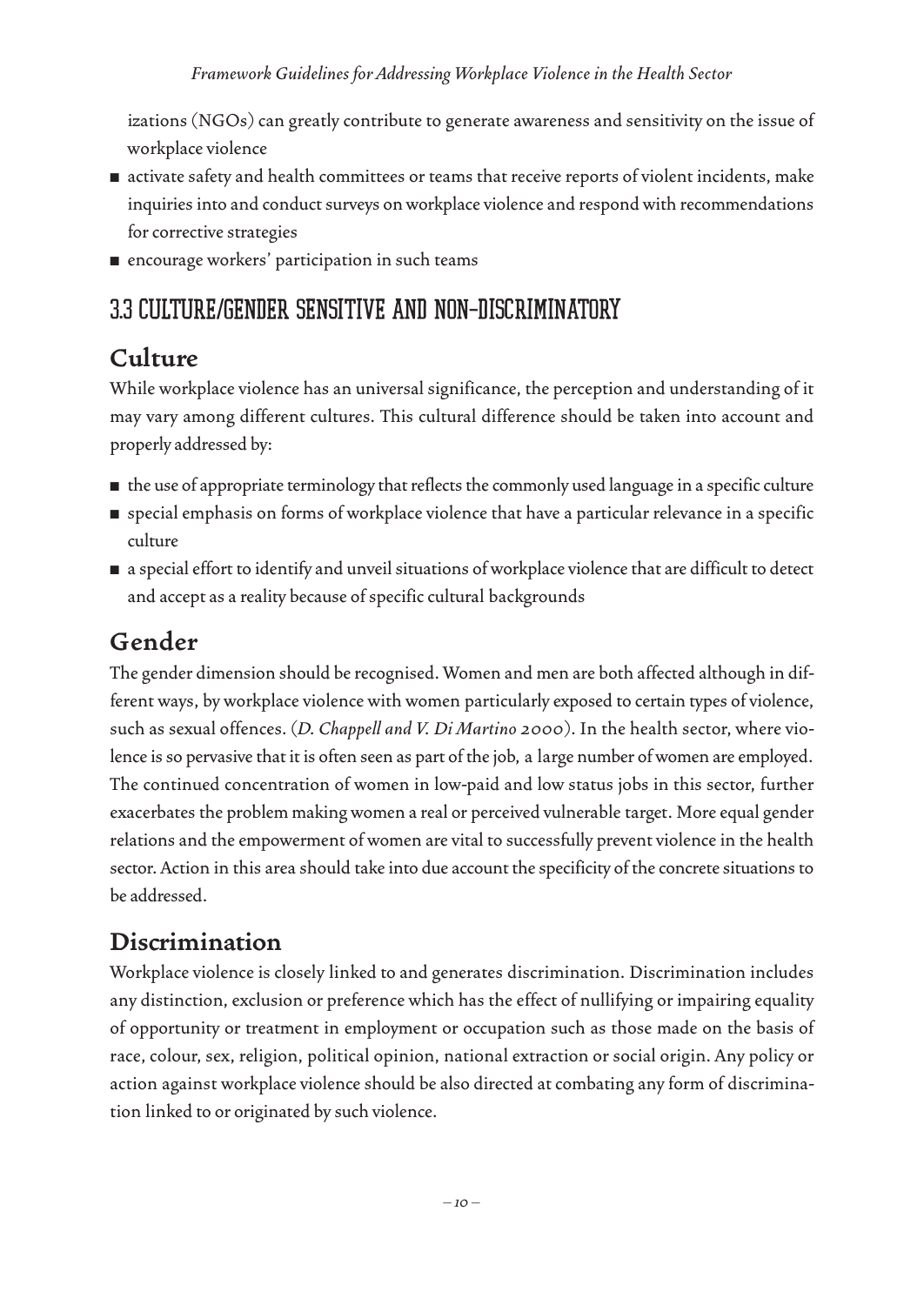### 3.4 SYSTEMATIC

In order to develop the above approaches effectively, it is essential that anti-violence action be carried out in a systematic way.

Short, medium and long term objectives and strategies should be identified at the earliest stages so as to organize action towards realistically achievable targets within agreed time frames.

Action should also be articulated in a series of fundamental steps that include:

- violence recognition
- risk assessment
- intervention
- monitoring and evaluation.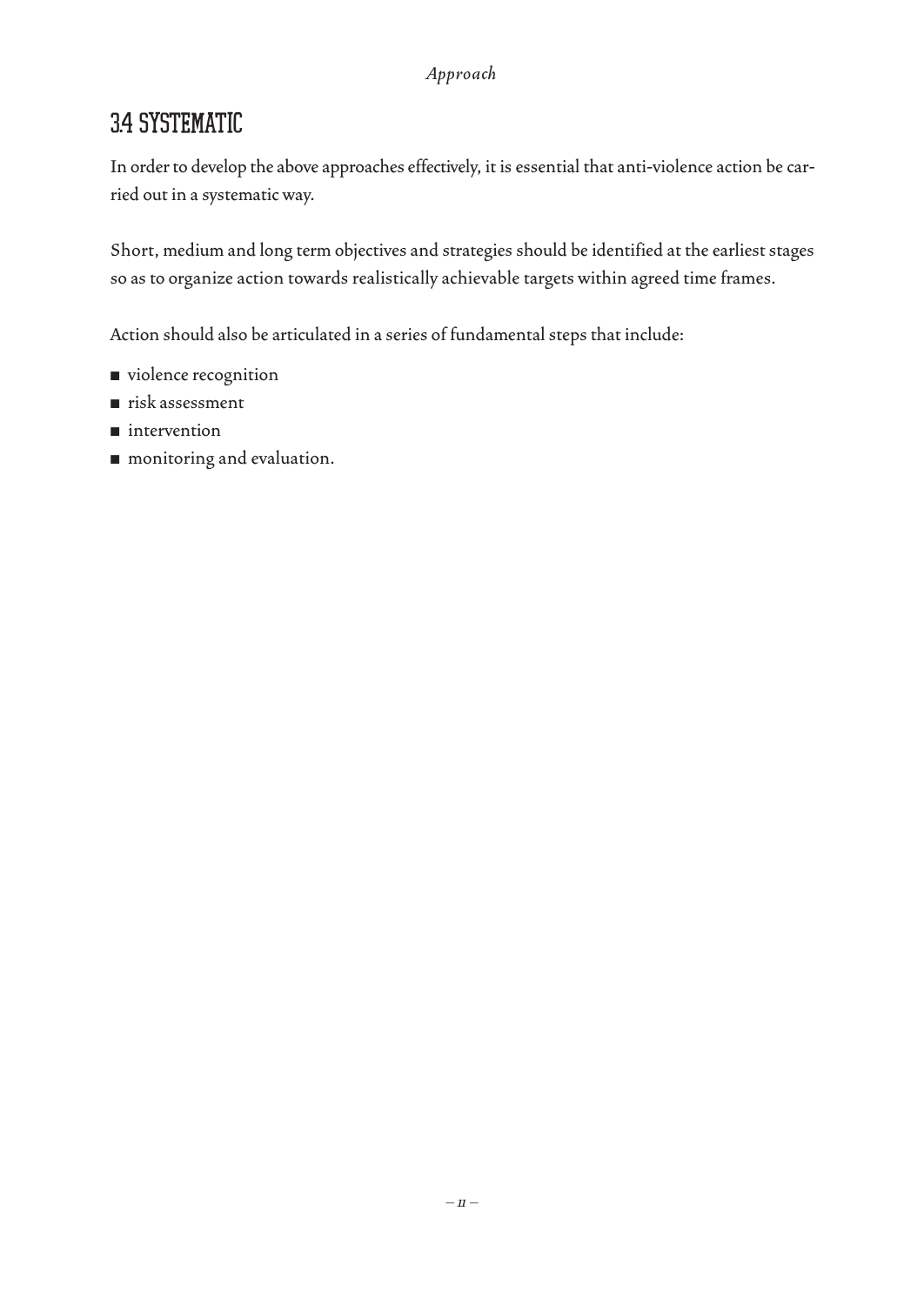

## 4. WORKPLACE VIOLENCE RECOGNITION

Early recognition of risks of violence allows for intervention before violence manifests itself. Even though each pre-condition and signal may be due to other factors, their combined simultaneous occurrence may require the need to take anti-violence action. It should be borne in mind however, that workplace violence is always difficult to predict and that it is important to avoid stereotyping or labelling, which can lead to discrimination, especially when considering risk factors at individual level.

The following should be considered.

### 4.1 ORGANISATIONS AT RISK

While all kinds of health facilities are potentially exposed to workplace violence, some are at higher risk than others. Such risk should be assessed having regard to the specific situation and conditions in which each health care facility operates with special attention paid to those health facilities that are:

- located in suburban, highly populated and high crime areas
- small and isolated
- understaffed
- under the strain of reform and downsizing
- working with insufficient resources, including inappropriate equipment
- functioning in a culture of tolerance or acceptance of violence
- working with a style of management based on intimidation
- noted for poor communication and interpersonal relationships

In this respect, attention should also be paid to abnormally high levels of absence on grounds of sickness, high levels of staff turnover and previous records of violent incidents.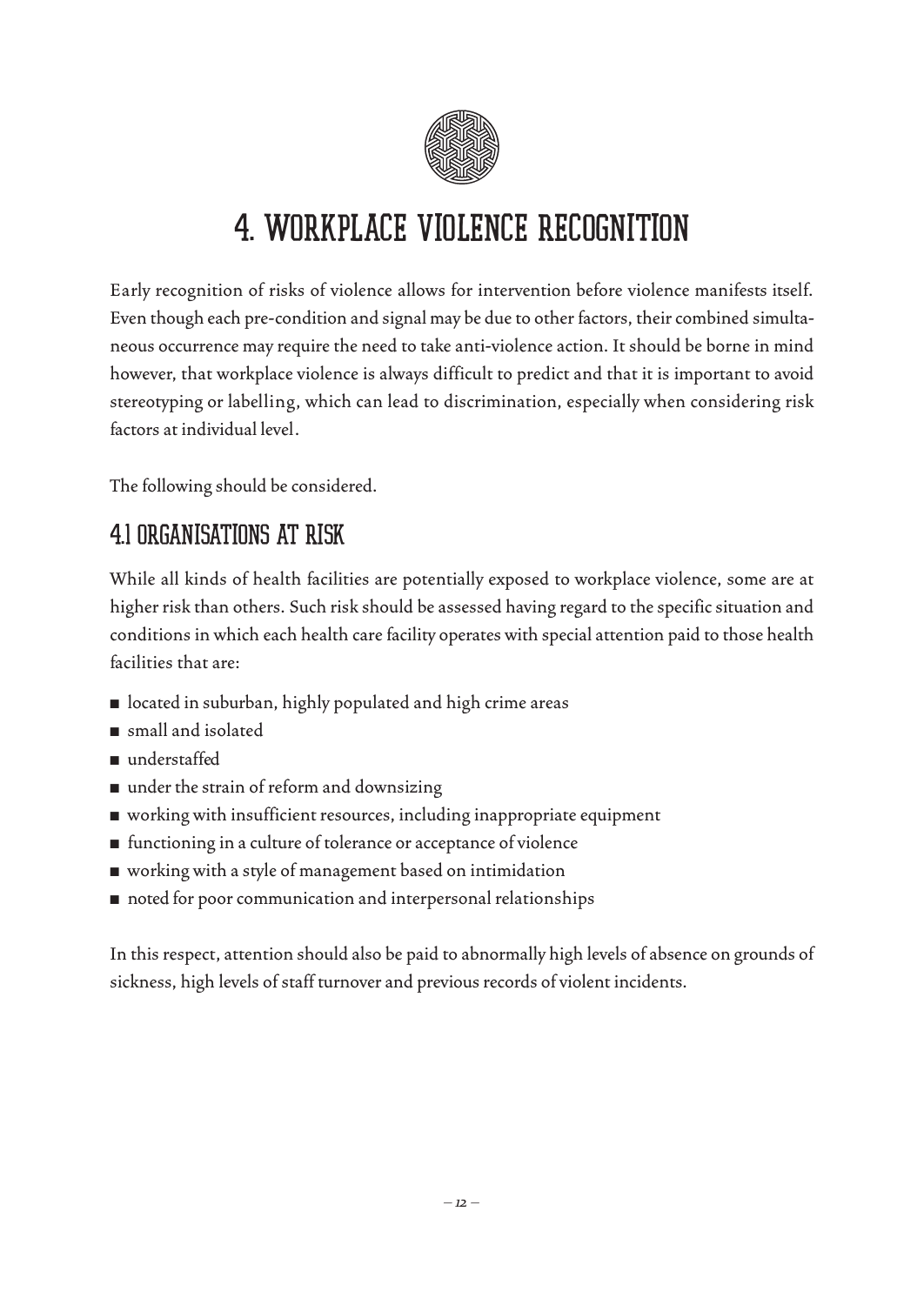### 4.2 POTENTIAL PERPETRATORS

A number of factors of risk have been identified which may help in preventing workplace violence, particularly physical violence.

However, in dealing with such factors every attention should be paid to avoid any labelling of individuals as potential or alleged perpetrator. The potential perpetrator can be a member of the public, of the organisation or other organisation in the health sector or a patient or client of the service. Consideration should be also given to the fact that, in a number of cases, perpetrators are themselves victims of violence.

### **Background**

Can include:

- a history of violent behaviour
- a difficult childhood
- problems of psychotropic substance abuse, especially problematic being alcohol use
- severe mental illness, the symptoms of which are not being adequately identified or controlled through therapeutic regimes
- access to firearms or objects that can be used as weapons

### **Warning signals**

Can include:

- aggressive/hostile postures and attitudes
- repeated manifestations of discontent, irritation or frustration
- alterations in tone of voice, size of the pupils of the eyes, muscle tension, sweating
- the escalation of signals and the building up of tense situations

### 4.3 POTENTIAL VICTIM

A number of factors of risk have been identified which may help in preventing workplace violence. As in the case of a perpetrator, every attention should be paid to avoid any labelling of the victim.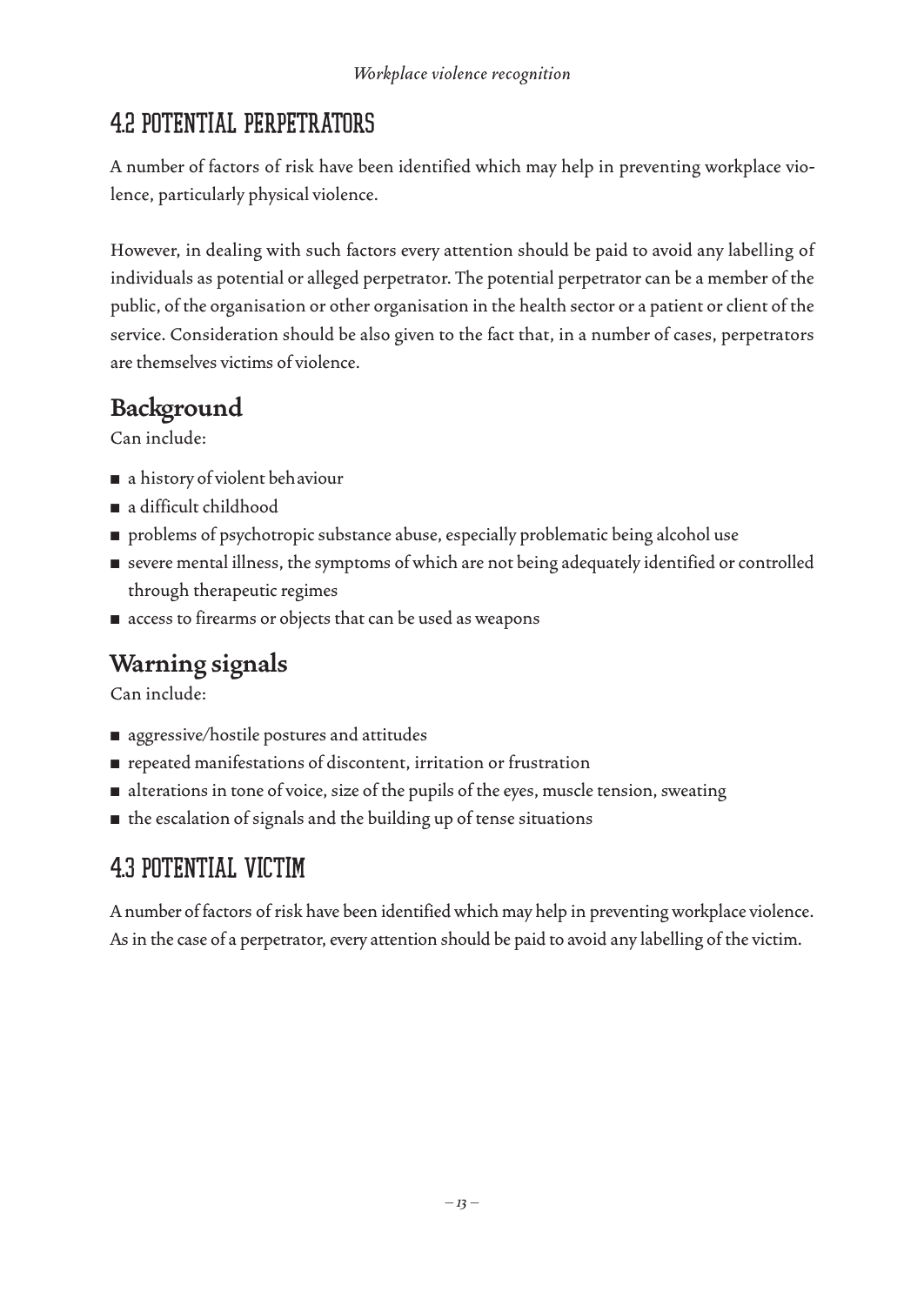### **Profession**

Although all professions in the health sector are potentially at risk of workplace violence, some appear to be at special risk:

- nursing and ambulance staff: at extremely high risk
- doctors, support and technical staff: at high risk
- all other allied professionals: at risk

### **Real or perceived vulnerability**

Can apply to:

- members of minorities
- people in training or on placement
- workers in precarious job situations
- young people
- women

### **Experience/attitudes/appearance**

Can include:

- being inexperienced
- the display of unpleasant, irritating attitudes
- absence of coping skills
- wearing uniforms or name tags

Uniforms or name tags have proved to act both as a deterrent to and a trigger of workplace violence depending on the circumstances. Consequently, recourse to them and the way uniforms or name tags are used, is a matter that should be carefully assessed and decided upon according to the specific situation under consideration.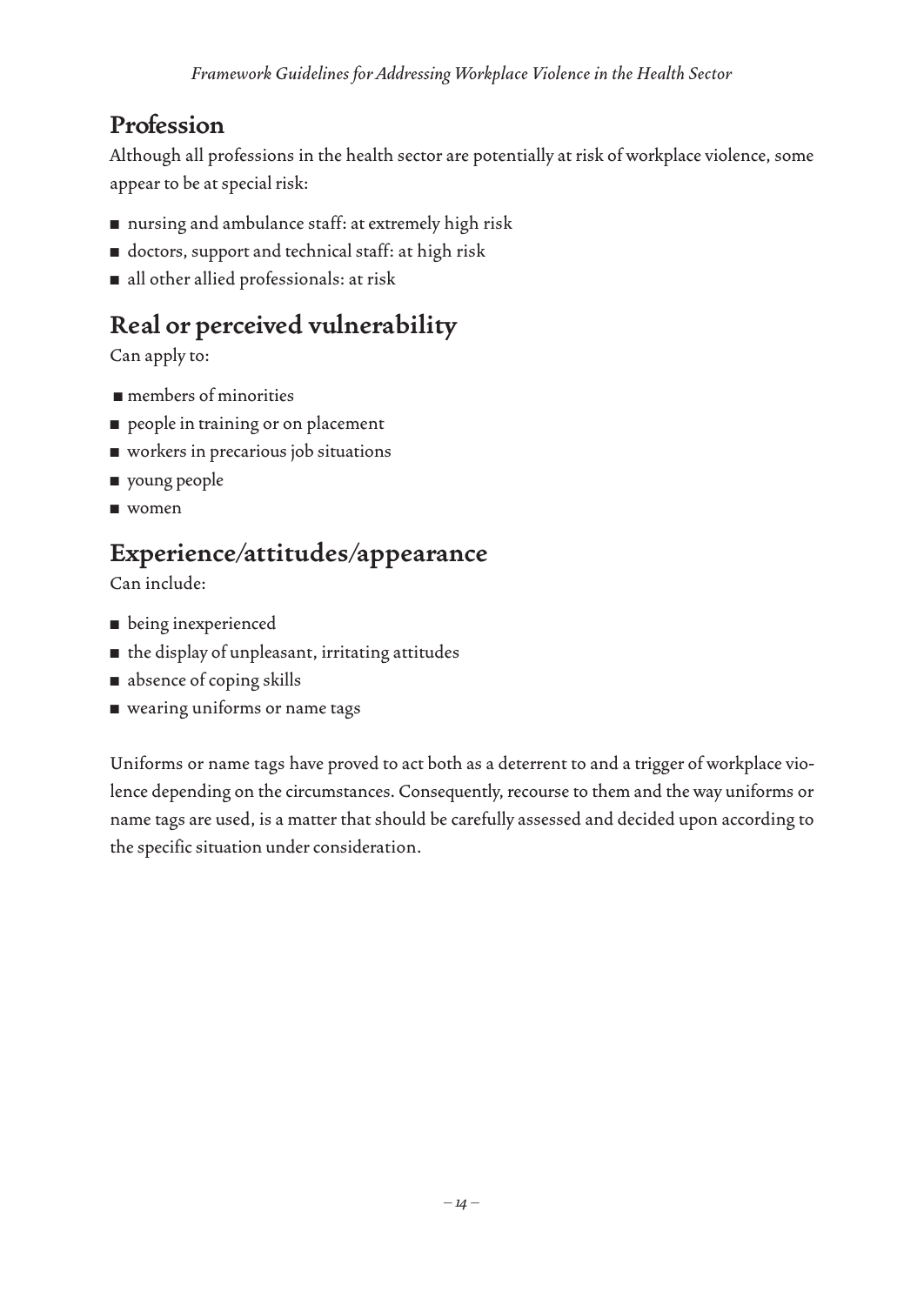

## 5. WORKPLACE RISK ASSESSMENT

One of the first steps to be taken when considering the prevention of work-related violence, is an assessment or diagnosis of the relevant hazards and situations at risk as an integral part of the occupational safety and health management system and of the overall organisational management of heath institutions. This should include:

### 5.1 ANALYSING AVAILABLE INFORMATION

A great deal of information is usually available that should be properly exploited. To this purpose:

- official records concerning incidents, absenteeism, turnover should be carefully analysed
- information on the management style should be obtained and considered
- workplace inspections should be carried out regularly
- periodical general and situation-specific surveys should be carried out among the staff
- discussions with workers and their representatives should be developed
- an on-going relationship with occupational health services should be maintained
- contacts with other employers, employers' organisations, relevant governmental organisations, customer/patient advocacy groups and insurance companies should be maintained.

### 5.2 IDENTIFYING SITUATIONS AT SPECIAL RISK

There are a number of work situations that have been identified as being at special risk of workplace violence. Health care workers are exposed to the entire range of such situations of risk and this makes this category of workers unique in terms of the importance and spread of workplace violence.

### **Situations at special risk**

### *Working alone*

Workers working alone are at special risk of suffering physical and sexual attacks. Many workers in the health sector such as night and home care nursing staff, do work alone or in relative isolation and are therefore subject to greater risk of violence.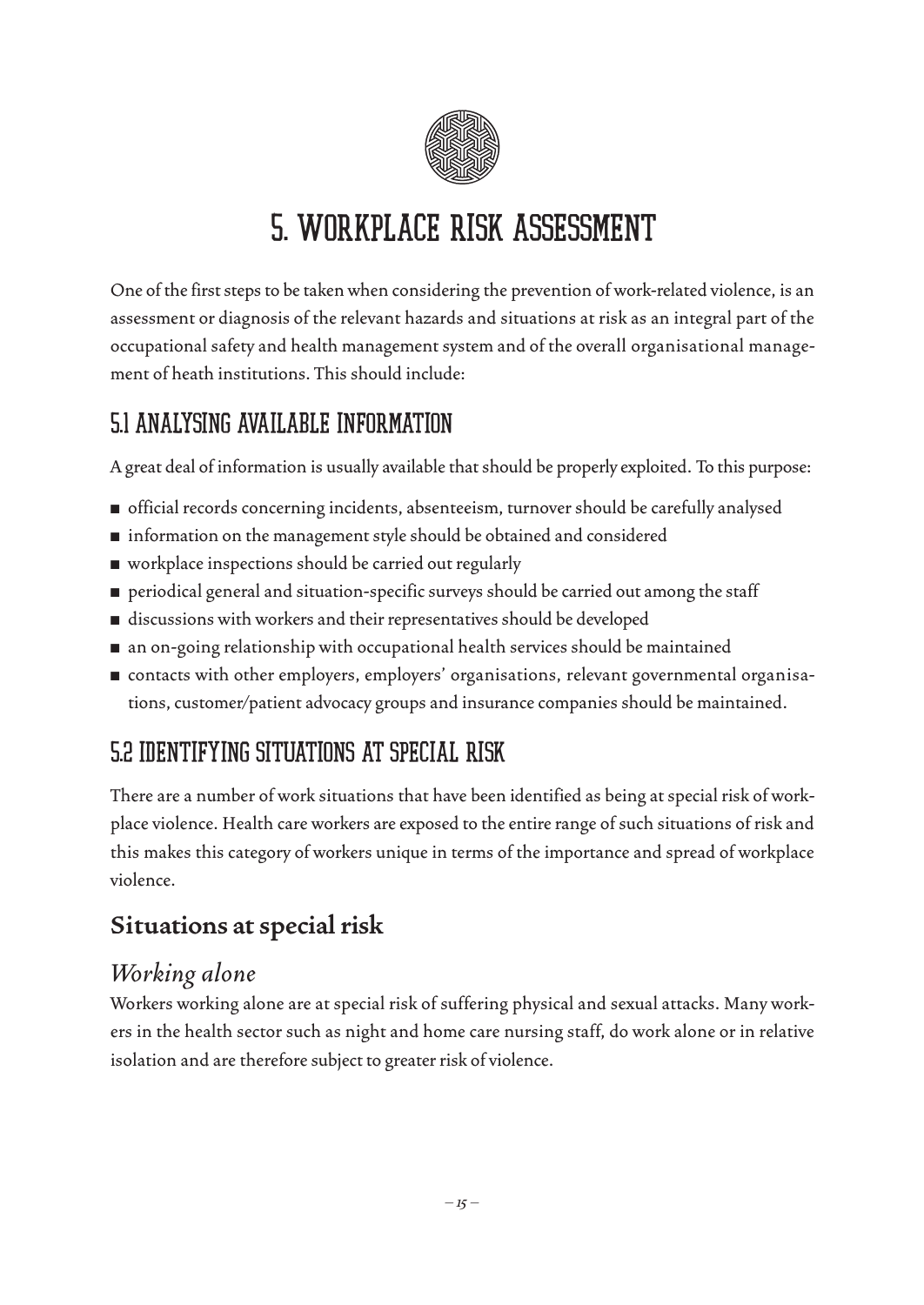### *Working in contact with the public*

A wide variety of occupations, including many in the health sector, involve contact with the public. Increasingly, exposure to the public generates higher risks of violence.

### *Working with objects of value*

Wherever valuables (e.g. cash, drugs, syringes/needles, expensive equipment) are, or seem to be within "easy reach", there is a risk that crime, and increasingly violent crime, may be committed. Workers in the health sector, such as cashiers and those dealing with the dispensing and storage of drugs, are exposed to such a risk.

### *Working with people in distress*

Frustration and anger arising out of illness and pain, psychiatric disorders, alcohol and substance abuse, can affect behaviour and make people verbally or physically violent. The incidence of violence faced by workers in contact with people in distress is so common that it is often considered an inevitable part of the job. Health care workers are at the forefront of this situation.

### *Working in an environment increasingly "open" to violence*

Violence in health care settings which was traditionally concentrated in a few areas such as emergency services, is now progressively spreading to all areas of work.

### *Working in conditions of special vulnerability*

Extended processes of reform and down-sizing in the health sector lead to an increasing number of workers becoming involved in occasional and precarious employment, exposed to the risk of poor working conditions and job loss as well as associated risks of violence.

In order to fully assess the specific relevance of situations at special risk in different workplaces, an analysis should be conducted of the presence of such situations within each workplace and each category of workers employed there. This is an essential pre-condition for a targeted and effective intervention and should be satisfied before any intervention takes place.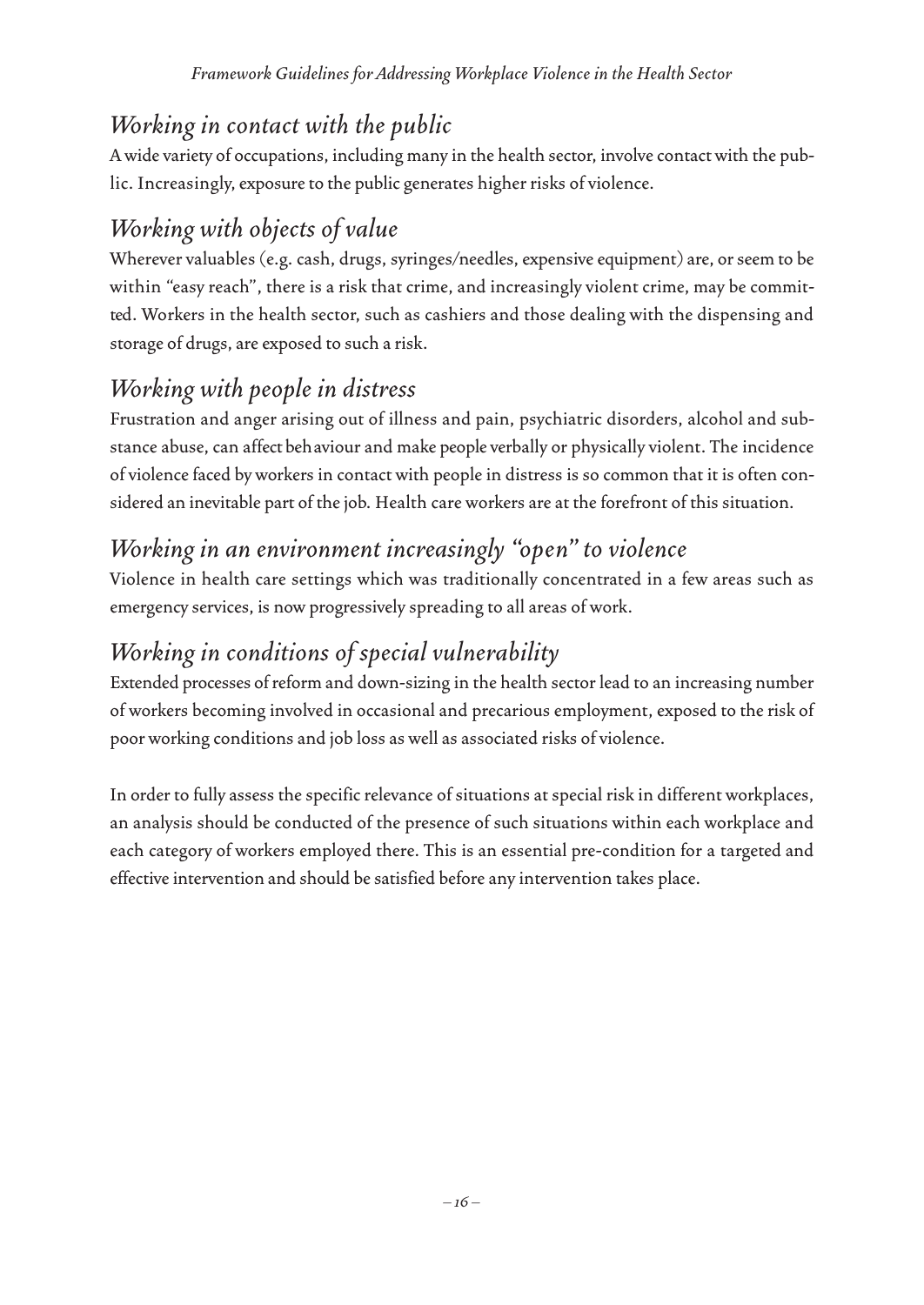

# 6. WORKPLACE INTERVENTIONS

Once the potential existence of violence has been recognised and the situations at risk identified, action to deal with violence should be taken.

### 6.1 PRE-CONDITIONS

### **Developing a human-centred workplace culture**

Priority should be given to the development of a human-centred workplace culture based on safety and dignity, non-discrimination, tolerance, equal opportunity and cooperation. This requires actively promoting the development of socialisation processes, new, participative management styles and the establishment of a new type of organisation where:

- social dialogue and communication are extensively utilised
- the organisation and staff share a common vision and goals
- the manager is committed to combating workplace violence
- services and responsibilities are decentralised so that managers, supervisors and workers become more aware of local issues and are better able to respond to the needs of the patients
- the organisation encourages problem-sharing and group problem solving
- the organisation provides an environment where the efforts of the staff are recognized, feedback given and opportunities created for personal and professional development
- there is a strong and supportive social environment

### **Issuing a clear policy statement**

A clear policy statement of intent should be issued from the top management in consultation with all stakeholders recognizing the importance of the fight against workplace violence.

The statement should contain at least the following:

- a definition of violence so that people know exactly what is being referred to
- a declaration indicating a real commitment to make the issue of violence a high priority in the organisation
- a caution stating that no violent behaviour or behaviour intentionally generating violence will be tolerated
- a readiness to engage in support of any action targeted at creating a violence-free environment;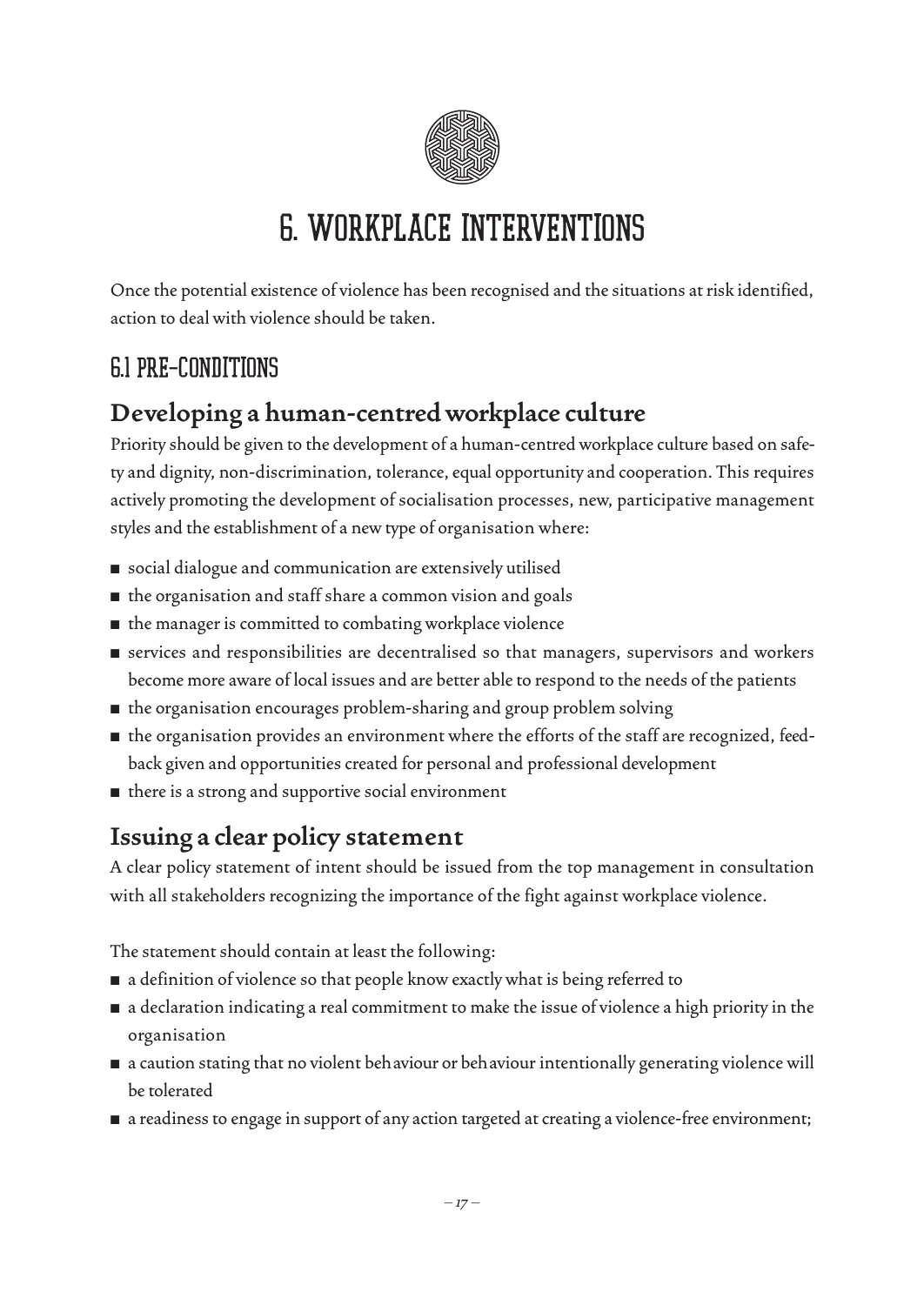- a directive stating that supervisors and managers have a positive duty to implement the policy and to demonstrate leadership by example
- an engagement to provide managers with the ability and the means necessary to carry out the policy at all levels within the organisation
- an assignment of responsibility to individuals or teams with appropriate training and skills for the implementation of the policy
- the provision of an independent and free- from -retaliation complaint system
- raising awareness

It is essential that the policy statement be accompanied by initiatives to raise awareness among the management, supervisors and staff, patients, clients, suppliers and local communities, of the deleterious effects of workplace violence and of the advantages of undertaking immediate action to eliminate or reduce violence at the workplace. The following implications of violence should be clearly highlighted:

### *For the individual:*

The suffering and humiliation resulting from violence usually lead to a lack of motivation, loss of confidence and reduced self-esteem and, if the situation persists, consequences such as physical illness, psychological disorders or tabacco, alcohol and drug abuse are often observed.

### *At the workplace:*

Workplace violence causes immediate, and often long-term disruption to interpersonal relationships, the organisation of work and the overall working environment, usually leading to deterioration in the quality of service provided. Employers bear the direct cost of legal liabilities, lost work and more expensive security measures. They are also likely to bear the indirect cost of reduced efficiency and productivity, deterioration in the quality of service provided, difficulty in recruiting or retaining qualified personnel, loss in company image and a reduction in the number of clients.

### *In the community:*

Workplace violence may eventually result in unemployment, psychological and physical problems that adversely influence an individual's social position. The costs of violence include health care and long-term rehabilitation costs for the reintegration of victims, unemployment and retraining costs for victims who lose or leave their jobs as a result of such violence, and disability and invalidity costs where the working capacities of the victims are impaired by violence at work. Access for the public to quality health services is also threatened.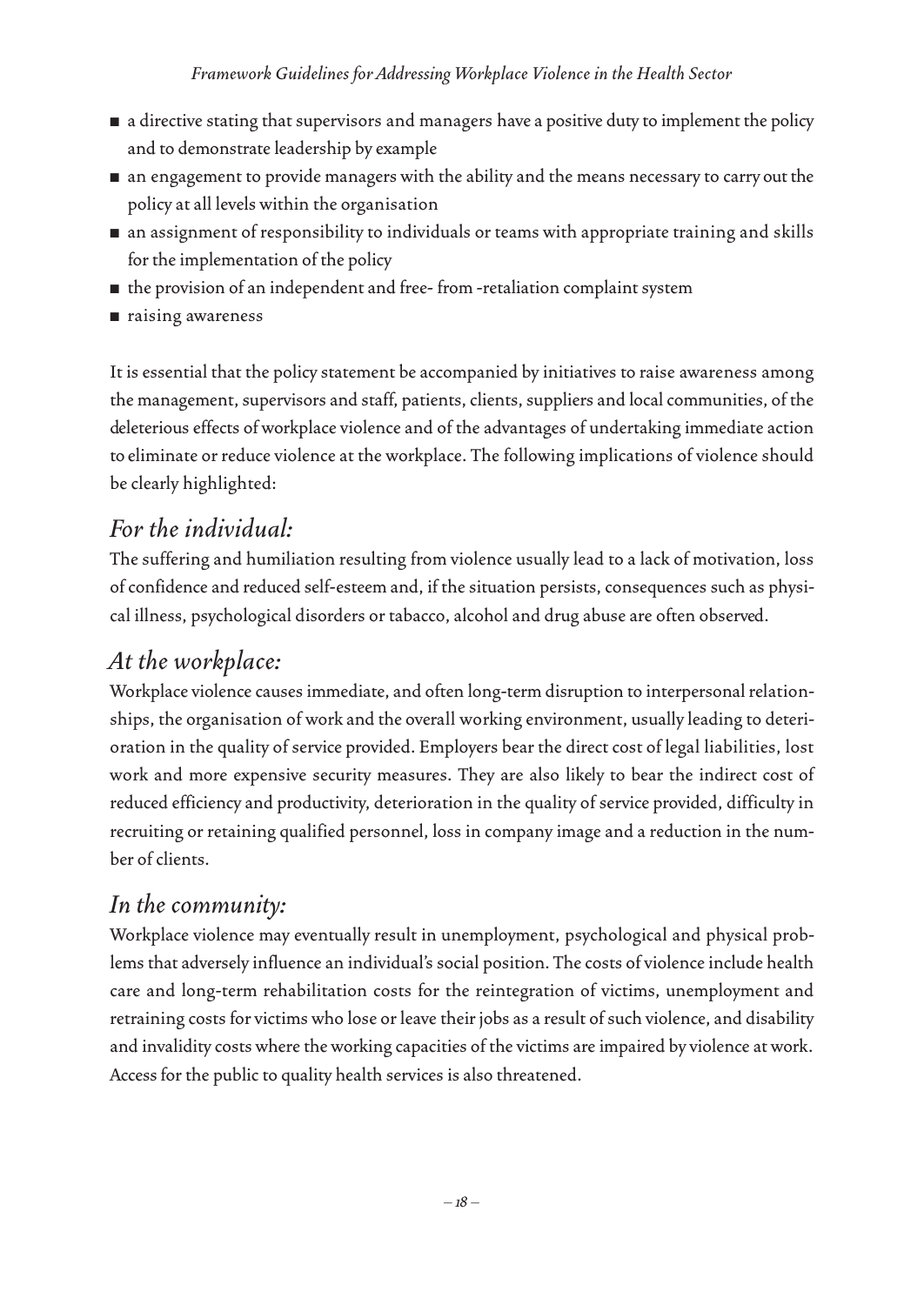### 6.2 ORGANISATIONAL INTERVENTIONS

High priority should be given to organizational intervention. Sorting out the organizational problem at the source usually proves much more effective and less costly than increasing the coping capacity through intervention at the individual level or intervening on the effects of violence on the individual worker. Organisational interventions should be developed and adapted in the light of specific situations, and priorities for intervention should be identified in consultation with the local stakeholders. Organisational intervention may include:

### **Staffing**

The adequate presence of staff, in terms of numbers and qualification, should be ensured, especially:

- at peak periods, during patient transfers, emergency responses, meal times, and at night.
- in admission units and crisis or acute care units
- for patients with a history of violent behaviour or gang activity

Available staff should be used in the most effective way and arrangements should be made in this respect with the staff concerned, including:

- arranging staff rotation for particularly demanding jobs and for those who are new to the job
- detailing how staff move between different working areas
- arranging rosters to help staff to be as alert as possible and have assistance in case violent situations
- arranging assignments so that workers in dangerous situations do not work alone.

### **Management style**

Management is a natural point of reference within organisations. When the management exemplifies positive attitudes and behaviour at the workplace, the entire organisation is likely to follow suit. A management style based on openness, communication and dialogue, in which caring attitudes and respect for the dignity of individuals are priorities, can greatly contribute to the diffusion and elimination of workplace violence.

### **Information and communication**

### *Among the staff and working units*

Circulation of information and open communication can greatly reduce the risk of workplace violence by defusing tension and frustration among workers. They are of particular importance in removing the taboo of silence which often surrounds cases of sexual harassment, mobbing and bullying.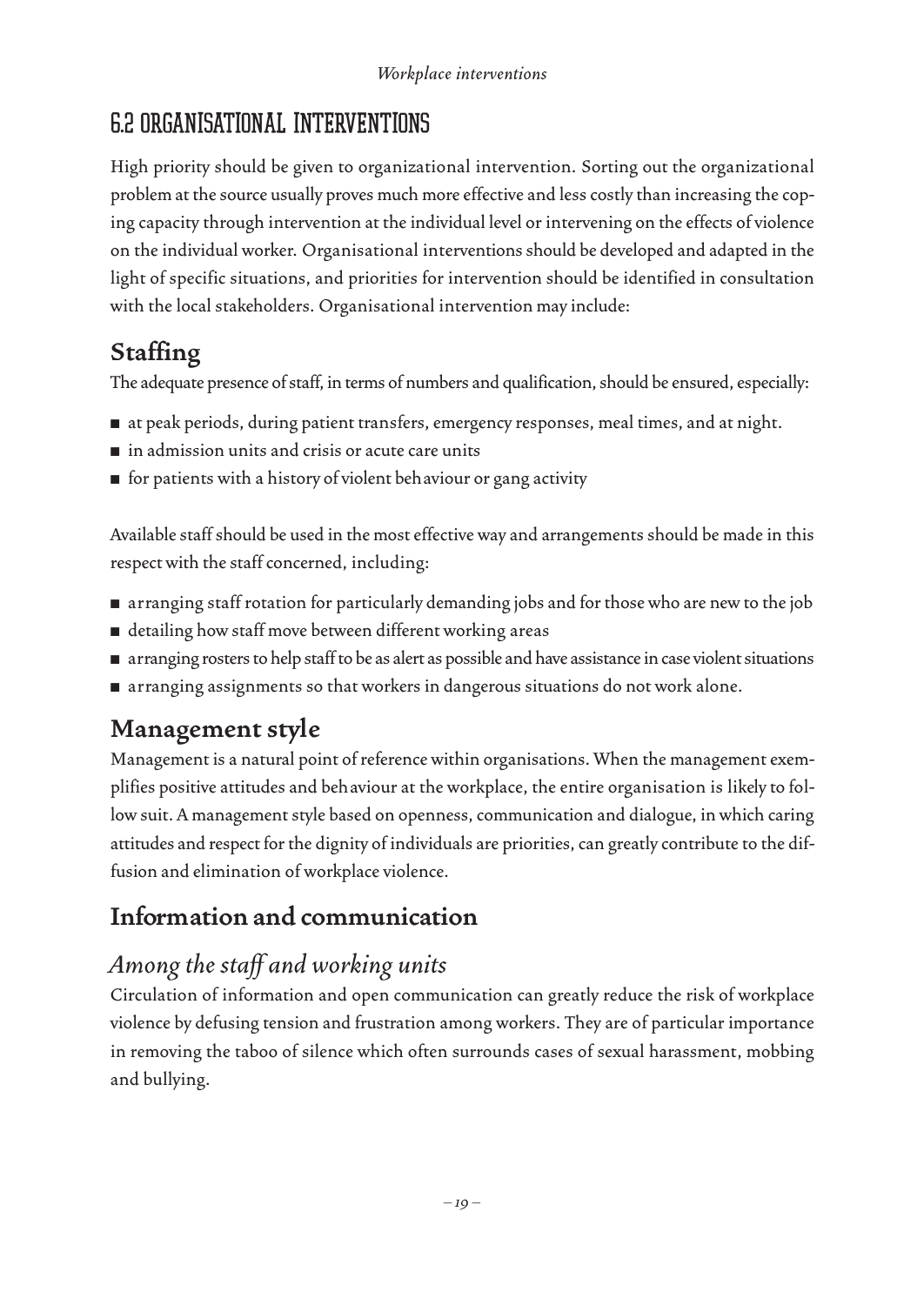#### The following should be promoted:

- information sessions
- personnel meetings
- office meetings
- group discussions
- team working
- group training

### *With the patients and the public*

The provision of timely information to patients and their friends and relatives, is crucial in lessening the risk of assault and verbal abuse. This is particularly the case in situations involving distress and long waiting periods, as often occurs in accident and emergency departments. In particular:

- protocols or codes of conduct, explaining the obligations as well as the rights of patients, relatives and friends, should be compiled, distributed, displayed and applied
- sanctions in response to violence against personnel, should be made known

### *For workers at special risk*

Information on the risks involved in specific situations and effective communication channels should be provided to workers at special risk, such as community and home care workers or ambulance staff. This includes:

- providing protocols for informing staff that a colleague is away from base, where he/she has gone and the approximate or expected time of return. Procedures for reacting to failed protocols should also be in place.
- providing emergency codes so that staff can request help without having to explain the situation and, therefore, without alerting an assailant
- providing information on the possible risks involved in future contacts and their location
- maintaining links with the local police to acquire up-to-date information on problem locations or known violent patients
- providing alarm systems as indicated below under "workplace design"

### **Work practices**

Changing and improving work practices is a most effective, inexpensive way of diffusing workplace violence. Since every working situation is unique, a combination of different measures should be used which can best respond to each situation.

- client flow and the scheduling of appointments should be tailored to suit needs and resources
- crowding should be avoided
- waiting times should be kept to a minimum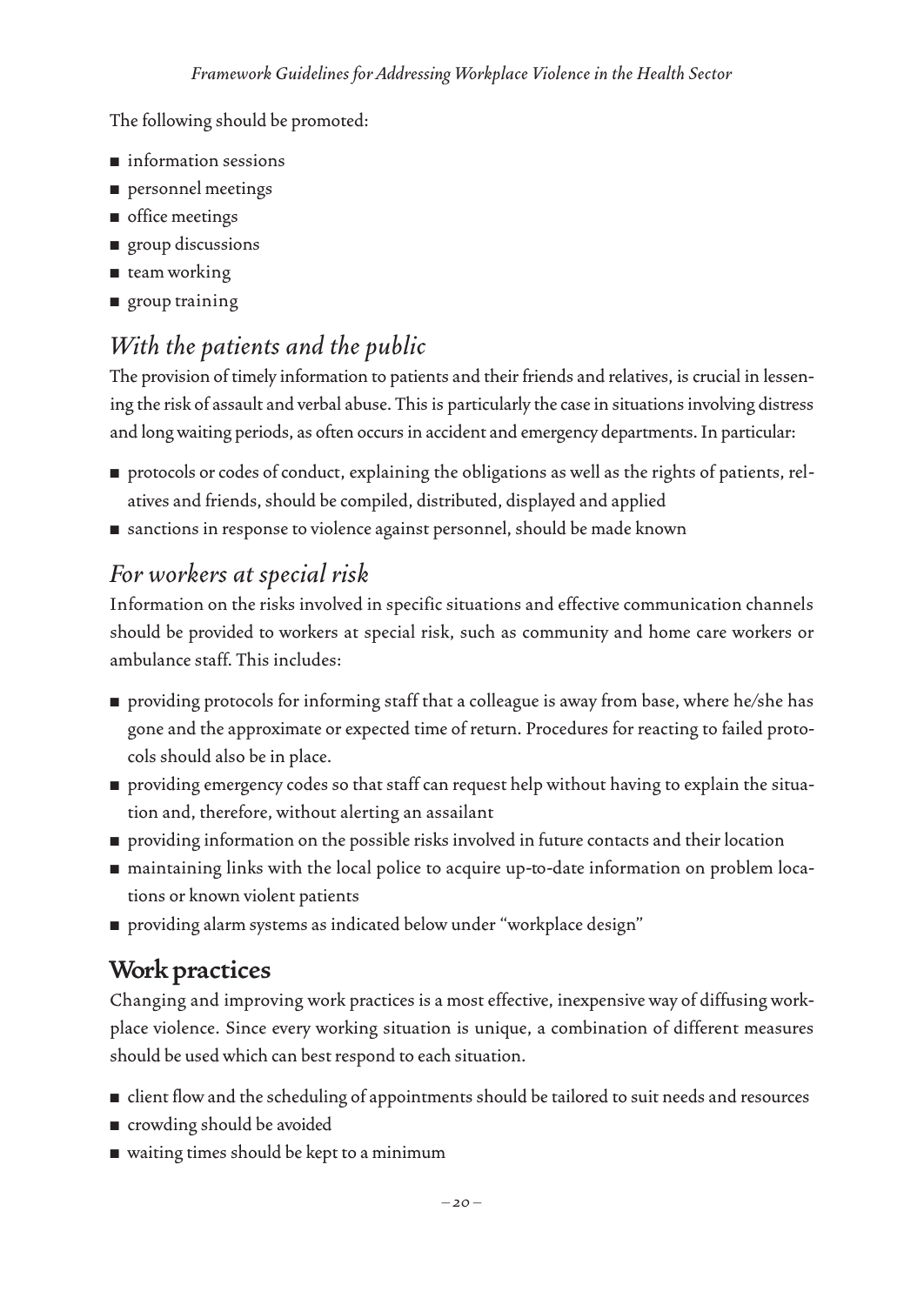- workers should be given margins of flexibility so that rules and policies are not interpreted by patients as intolerable constraints
- workers making home visits should, wherever possible, telephone or write to make appointments for visits; schedule visits to problem areas for particular times of the day, such as the morning when drug activity and drunkenness should be minimal
- night workers, especially women and those moving from building to building or working in isolated areas of a building, should, if at all possible, work together or in close proximity to each other
- transportation should be provided, if at all possible, to night workers

### **Job design**

Job design is an essential factor in respect of violence at the workplace. An efficient design should ensure that:

- tasks performed are identifiable as whole units of a job rather than fragments
- jobs make a significant contribution to the total operations of the organisation which can be understood by the worker
- jobs provide an appropriate degree of autonomy
- jobs are not excessively repetitive and monotonous
- sufficient feedback on task performance and opportunities for the development of staff skills are provided
- jobs are enriched with a wider variety of tasks
- job planning is improved
- work overload should be avoided
- pace of work is not excessive
- access to support workers or team members is facilitated
- time is available for dialogue, sharing information and problem solving

### **Working time**

To prevent or diffuse workplace violence, working time management should avoid excessive work pressure by:

- arranging, as far as possible, working time in consultation with the workers concerned
- avoiding too long hours of work
- avoiding a massive recourse to work overtime
- providing adequate rest periods
- creating autonomous or semi-autonomous teams dealing with their own working time arrangements
- keeping working time schedules regular and predictable
- $\blacksquare$  keeping, as far as possible, consecutive night shifts to a minimum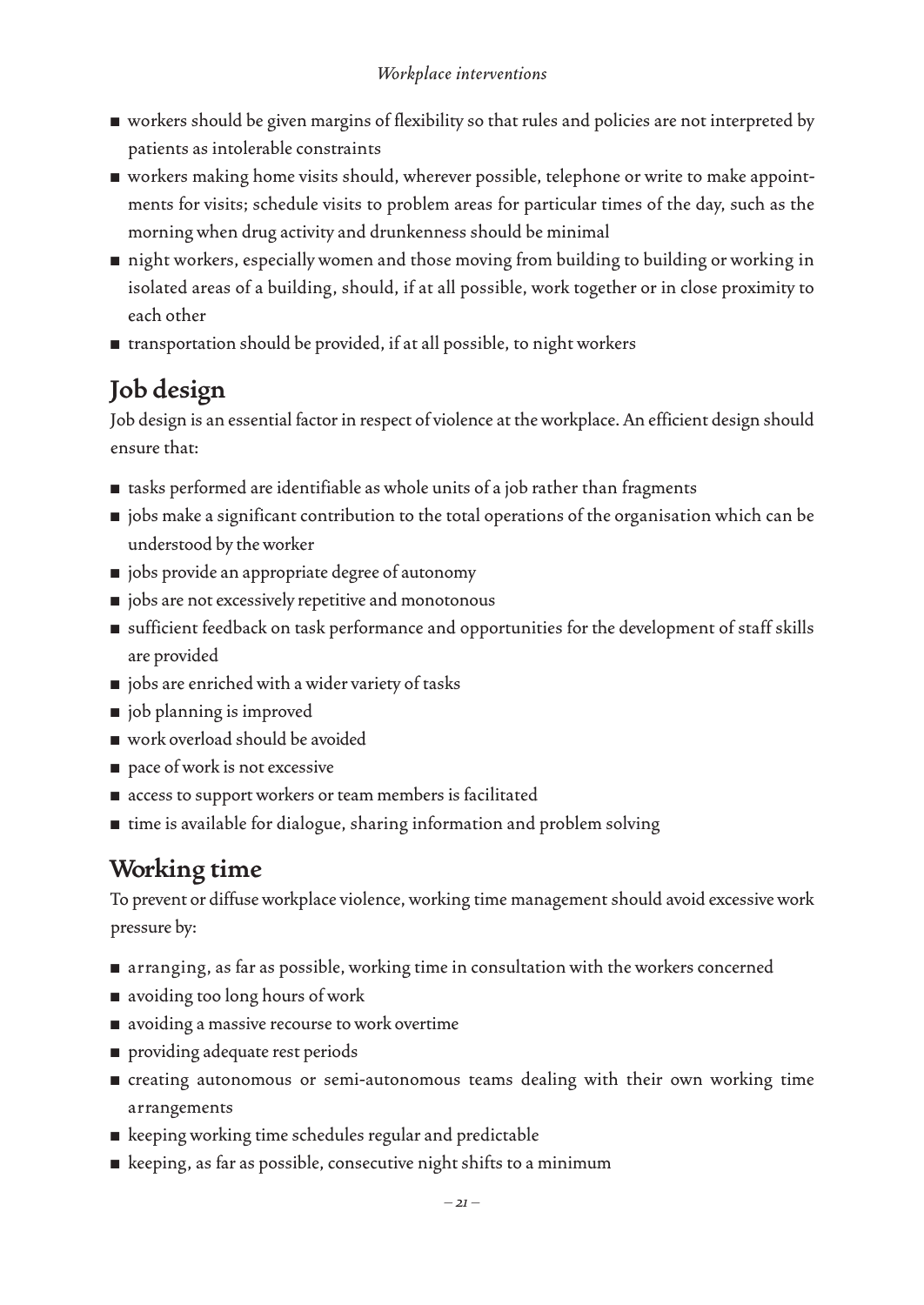### 6.3 ENVIRONMENTAL INTERVENTIONS

Action should be undertaken to identify and address problems within the working environment with a view to preventing workplace violence. Environmental interventions should be developed and adapted having regard to the specific situations, and priorities among the various types of intervention available should be established in consultation with the local stakeholders. Environmental interventions may include:

### **Physical environment**

The physical features of a workplace are key factors in either defusing or acting as a potential trigger of violence. Special attention should be therefore paid to the level and ways in which workers, patients and visitors are exposed to such factors and to the adoption of adequate solutions, in line with existing law and practice, to reduce or eliminate any negative impact. In particular:

- levels of noise should be kept to a minimum to avoid irritation and tension among workers, visitors and patients
- colours should be relaxing and attractive
- bad odours should be eliminated
- good illumination should be maintained to improve visibility in all areas, particularly access, parking and store areas especially at night
- measures should be taken to provide adequate temperature/humidity/ventilation especially in crowded areas and in hot climates
- all physical structures and fixtures should be well maintained

### **Workplace design**

In the specific context of possible violence and aggression in the workplace, especially in those areas open to the public, the design of workplaces requires special attention and involves the following additional factors:

### *Access*

- safe access should be provided to and from the workplace
- multiple areas of public access to health care facilities should be minimized
- security services should be placed at the main entrance, near visitors' transit route and emergency departments
- checking for weapons should be considered with great caution and implemented if necessary, according to local law and practice with the priority aim of avoiding any unnecessary risk
- the reception area should be easily identifiable by patients/visitors, easily accessible and visible to other staff
- public access to the main health care facility should be regulated according to agreed protocols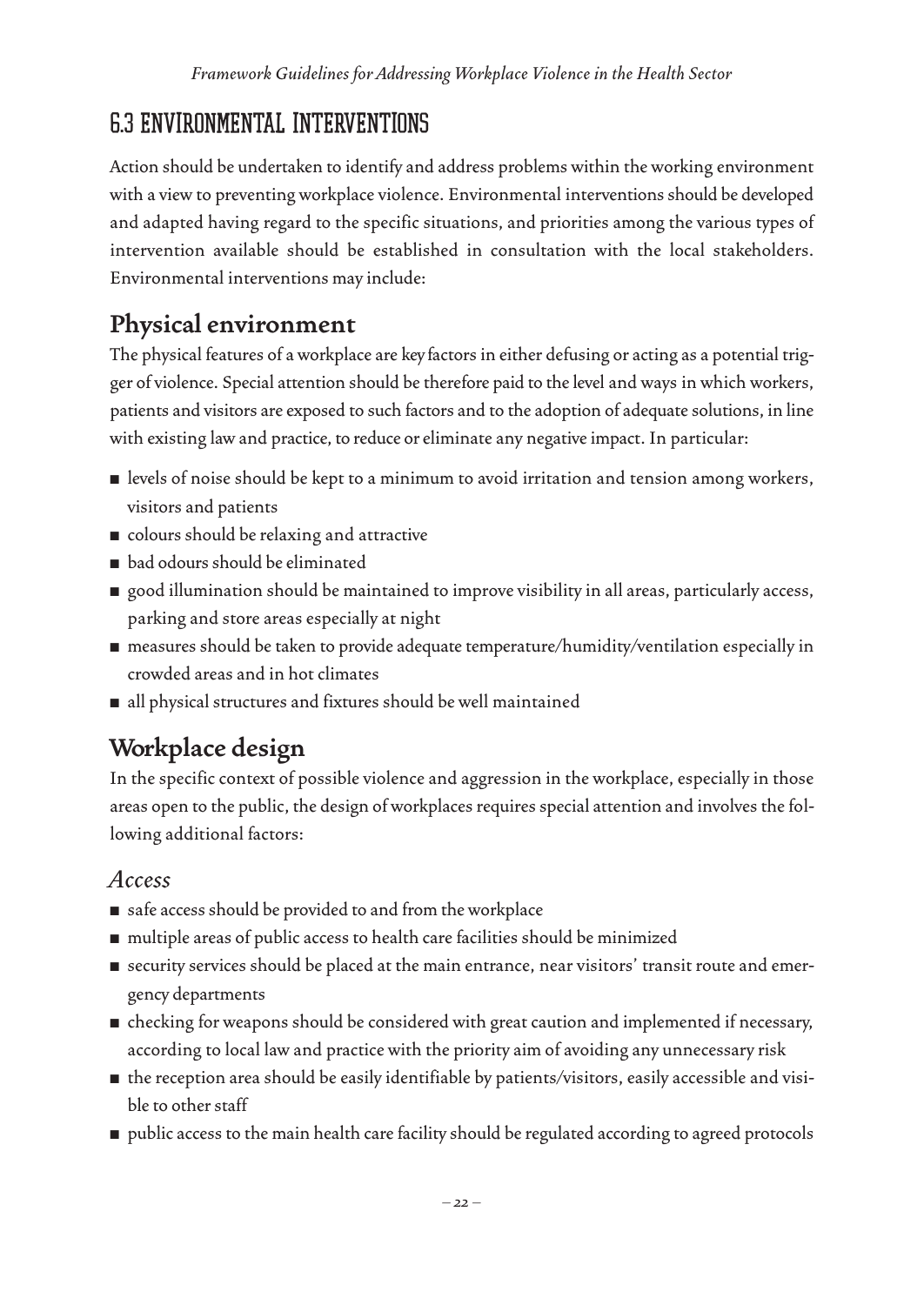- access to staff areas (e.g. changing rooms, rest areas) must be restricted and limited to personnel of the facility
- staff parking areas should be located within close proximity to the workplace

#### *Space*

- there should be sufficient space among visitors and patients to reduce personal interference and the build up of tension
- adequate work space should be provided to facilitate provision of services
- adequate place should be provided for health care personnel to relax
- spacious and quiet reception areas with sufficient space for personnel, should be provided
- protective barriers should be used for workers at special risk and to separate dangerous patients from other patients and the public

### *Waiting areas*

- $\blacksquare$  there should be comfortable seats especially where long waiting is involved
- boredom should be reduced by providing activities (e.g. reading materials, television, toys for children)

### *Fixtures and fittings*

- furniture should be arranged in such way as to prevent entrapment of staff
- in interview rooms or crisis treatment areas, furniture should be minimal, lightweight, without sharp corners or edges, and where appropriate, be affixed to the floor

#### *Premises*

- treatment rooms should have two exits or where this is not possible, they should be so arranged as to allow easy means of exit
- treatment rooms in emergency services should be separated from public areas
- the possibility of providing a separate room for emotionally disturbed patients, intoxicated patients, confronting gangs and similar cases, should be given special consideration bearing in mind however, that in certain circumstances, recourse to such a facility may be perceived as discrimination and thus further exacerbate the situation
- toilets, areas providing food, drink and public telephones should be signposted, easily accessible and properly maintained
- non-smoking and smoking areas should be clearly identified
- privacy should be respected as much as possible.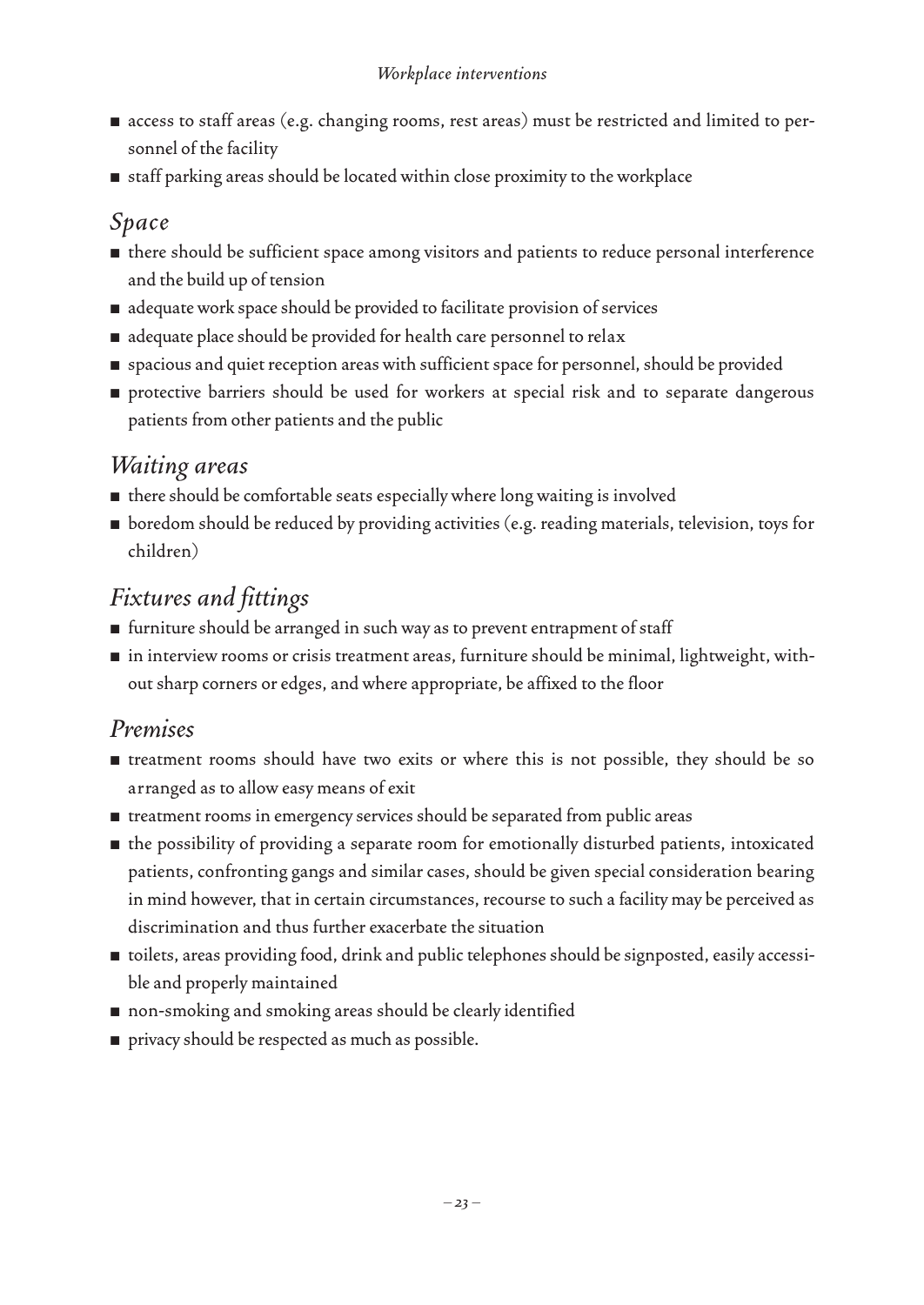### *Alarm systems and surveillance cameras*

- surveillance cameras should be installed in potentially dangerous areas
- alarm systems e.g. telephone, beeper, short-wave radio, should be provided to workers where risk is apparent or may be anticipated to alert or notify other colleagues in the event of a problem
- the use of silent systems is advised in order to avoid the reaction of the assailant. If silent systems are not available the victim should avoid using the systems before the assailant has left in order to avoid angry reactions from him/her
- a reliable response system when an alarm is triggered should be arranged
- the type of alarm system should depend on the risk assessment for the particular area.

### 6.4 INDIVIDUAL-FOCUSSED INTERVENTIONS

Interventions should be developed to reinforce the capacity of individuals to contribute to the prevention of workplace violence. Individual-focused interventions should be developed and adapted having regard to the specific situations, and priorities among the various types of interventions available should be established in consultation with the local stakeholders.

This would include:

### **Training**

Training to cope with workplace violence should be based on a set of policies and provided on a continuous or periodical basis depending on the specific needs, to all workers and their representatives, supervisors and managers.

Training should include:

- orientation to the workplace environment, management policies and grievance procedures
- information on the different types of workplace violence, physical and psychological, and best practices for its reduction
- information on gender, multicultural diversity and discrimination to develop sensitivity to such issues
- improving the ability to identify potentially violent situations
- instilling interpersonal and communication skills which could prevent and defuse a situation of potential workplace violence
- developing competence in the particular functions to be performed
- preparing a "core group" of mature and specially competent staff and workers' representatives who can take responsibility for more complicated interactions
- assertiveness training or empowerment, especially for women
- self-defence, as required according to risk assessment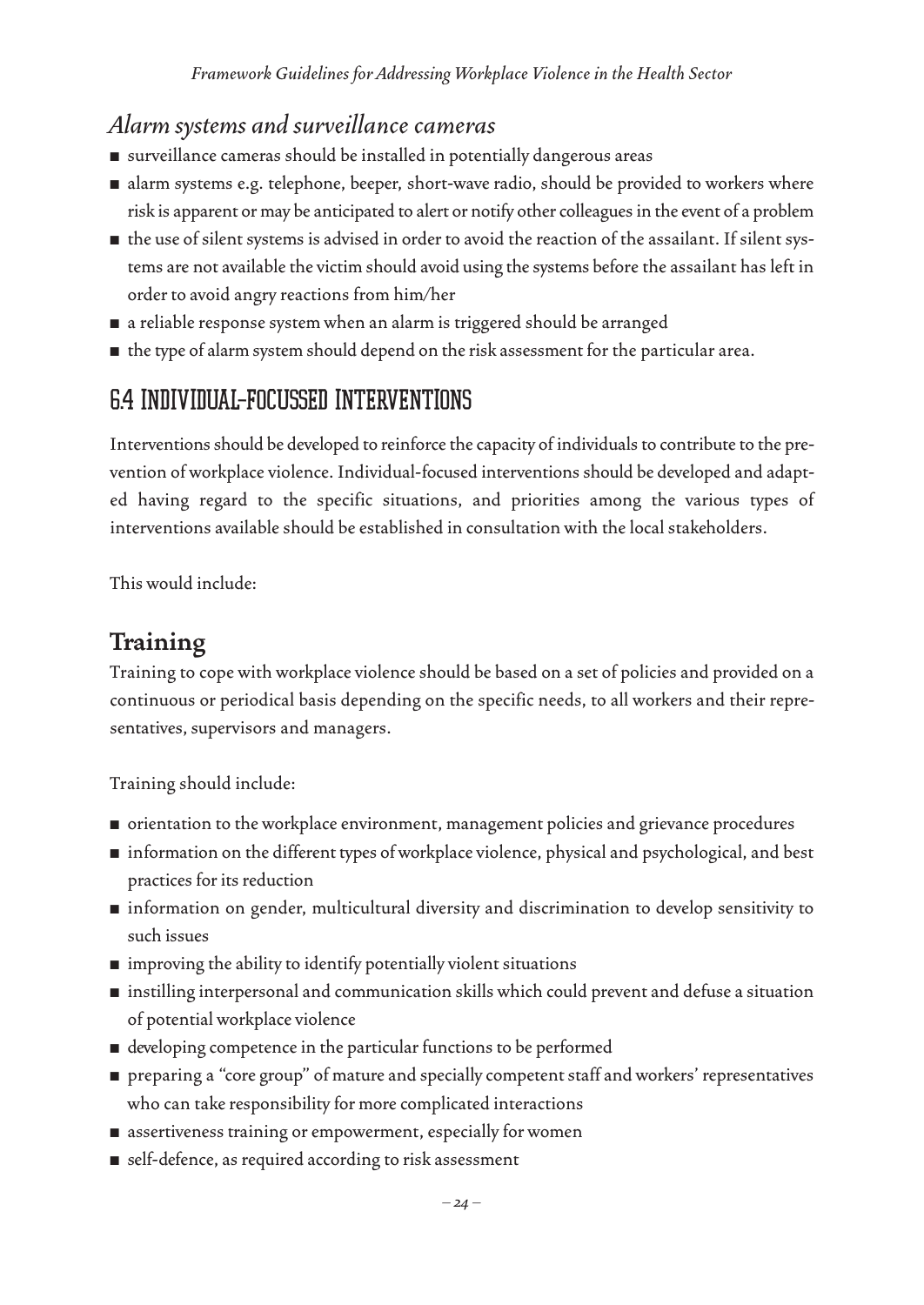Guidelines for specific occupations should further identify the special training needs and skills required for preventing or coping with workplace violence under particular circumstances.

### **Assistance and counselling**

Assistance and counselling to help individuals recognize the danger in their present behaviour and assistance to change their conduct/attitude, e.g. domestic violence, substance abuse, or that resulting from stress, depression, insomnia, should be made available.

### **Well-being promotion**

Maintaining physical fitness and emotionally stable psychic conditions is an effective way to cope with workplace violence. Special attention and encouragement should be given to the development of the habit of regular physical exercise, proper eating and sleeping habits, relaxation techniques and leisure activities particularly those involving socialisation among staff members.

Dealing with the often overlapping and conflicting demands of the workplace and the family can be very stressful and generate tension and dissatisfaction. The provision of the means to reconcile work and family responsibilities such as flexible working time arrangements, the creation of crèches at the workplace or special assistance given to single parents, can effectively contribute to the prevention of workplace violence.

### 6.5 AFTER-THE-EVENT INTERVENTIONS

After the- event- interventions should be directed to minimise the impact of workplace violence and to ensure that such violence will not be repeated in future. They should be targeted not only at the victim but also at the perpetrator, the witnesses and all other staff directly or indirectly concerned by a violent incident/behaviour.

### **Response plans**

Management plans for handling situations of workplace violence and for helping all those affected by workplace violence to deal with the distressing and often disabling after-effects of a violent incident/behaviour as well as to prevent severe psychological problems from developing later, should be made available and tested in advance.

### **Reporting and recording**

Reporting and recording systems are essential for identifying places and work activities where violence can be a problem. All incidents, involving both physical and psychological violence, as well as minor and potential incidents where no actual harm has resulted, should be reported and recorded.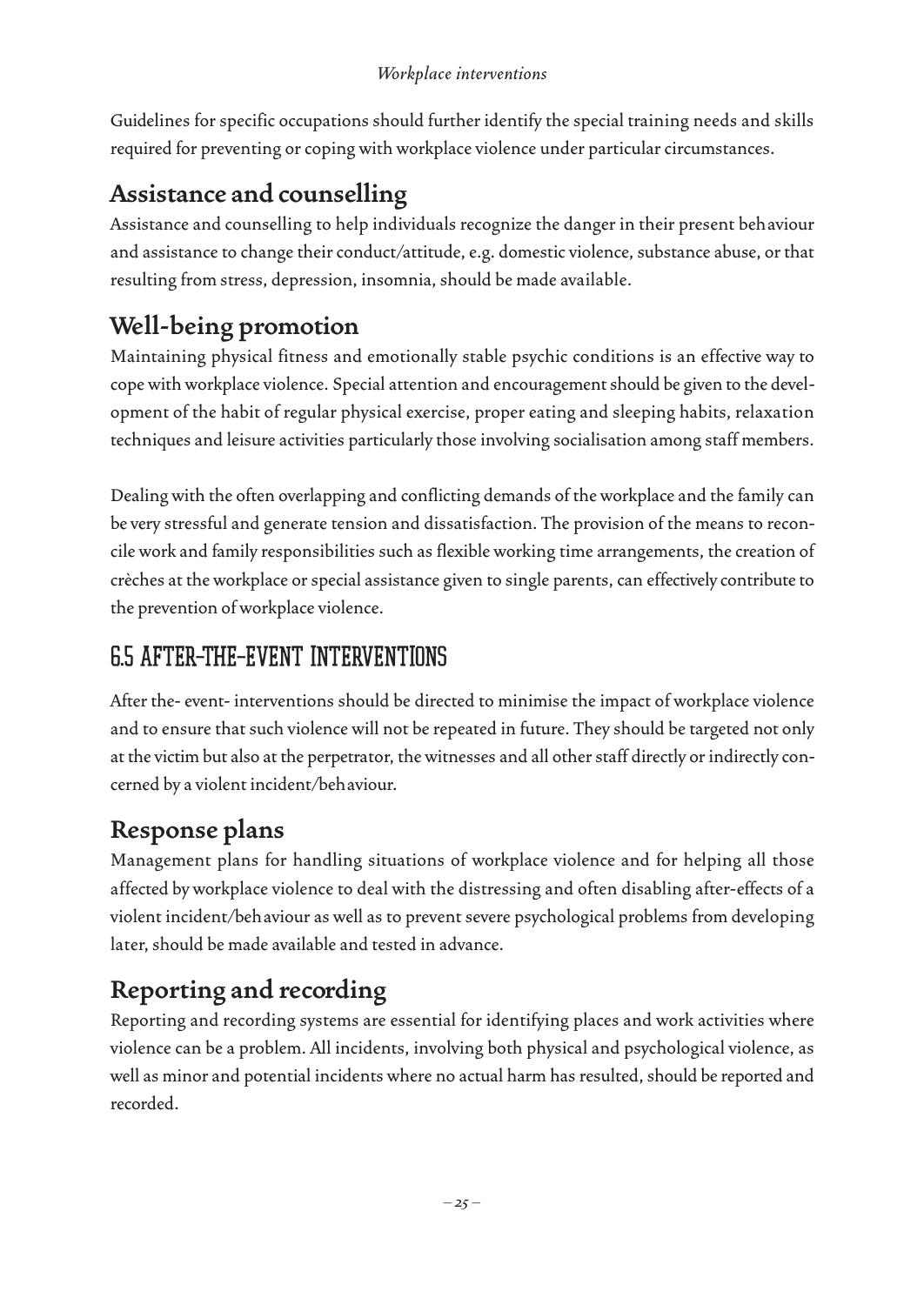The manager should establish procedures to register all cases of workplace violence and mechanisms to respond to such cases should be available. Periodic review of such reports of incidents as an indicator for improving workplace safety measures, should be carried out.

All workers should know how and where to report, without fear of reprisal or criticism.

A report form should be designed to elicit the following information:

- where the incident occurred, including the physical environment
- the date and time of day
- activity at the time of the incident
- details of the victim
- details of the alleged perpetrator
- relationship between victim and alleged perpetrator
- account of what happened
- witnesses
- outcome
- measures undertaken after the incident
- effectiveness of such measures
- recommendations to prevent a similar incident happening in the future

Workers should also be encouraged to report on conditions or situations where they are subjected to excessive or unnecessary risk of workplace violence; and to make suggestions for reducing the risk of violence or improving working conditions.

### **Medical treatment**

Immediate medical treatment should be available, and its existence known to all those affected by workplace violence. Special care should be exercised when dealing with victims of sexual offences since the medical examination can be reminiscent of the offence itself and therefore particularly distressing.

### **De-briefing**

Debriefing as required should be made available to all those affected by workplace violence It would include:

- sharing personal experience with others to diffuse the impact of violence
- helping those who have been affected by workplace violence to understand and come to terms with what has happened
- offering re-assurance and support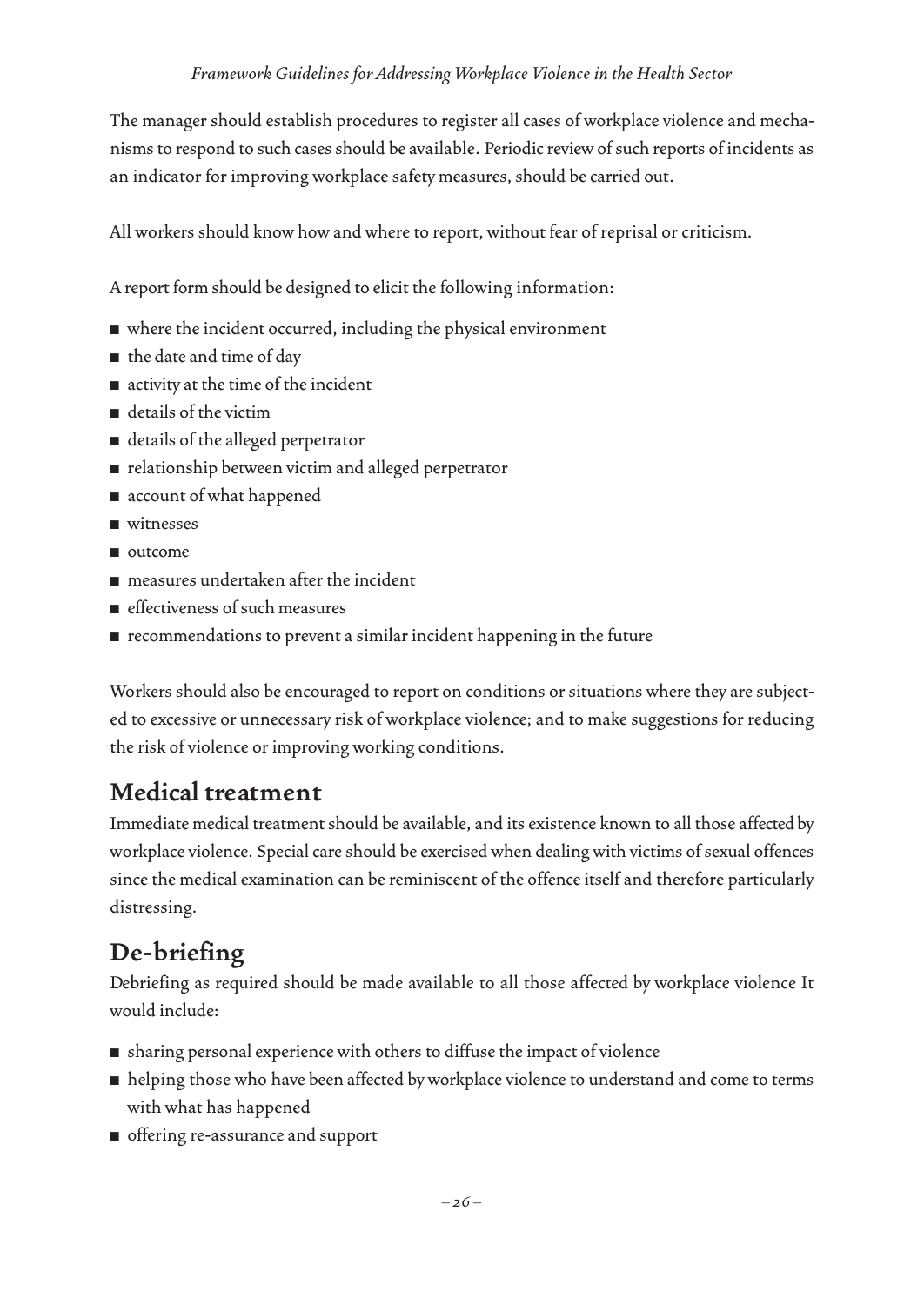- getting people to focus on the facts and give information
- explaining the subsequent help available.

### **Counselling**

Counselling by specialist or peer groups should be also made available as required. Specialist counselling should be provided directly by the health care institution as part of occupational health or its own clinical psychology service, or, if these are not available, by referral to external services.

### **Management support**

The management should provide immediate and protracted support to all those affected by workplace violence.

In particular, the management should:

- deal with the immediate aftermath of violence
- minimise the impact of workplace violence by taking care of or advising on provision of leave, costs and legal issues
- provide information and support to the families of those affected
- initiate a timely internal investigation
- follow-up the case for as long as is necessary

### **Representation and legal aid**

Trade unions, professional organisations, and if necessary colleagues, should be involved in providing representation and legal aid, as required. This would involve:

- assistance and support with police procedures
- consulting with sources of legal aid in regard to options
- attending meetings, investigations and hearings
- stewards having access to training in workplace violence
- a member from an ethnic or other minority community/group being represented by a steward from a similar background

### **Grievance procedures**

Procedures should be available which may help solve problems before a situation, particularly among workers, supervisors or managers, further deteriorates. These may consist of informal meetings between the complainant and an appropriate line manager or a facilitator. Meetings to clarify matters with the alleged perpetrator or any other relevant person, with the assistance of a workers' representative or the ombudsperson or a colleague, may also be arranged. They can offer opportunities for conciliation and prevent violence or further violent incidents. Nonetheless, if a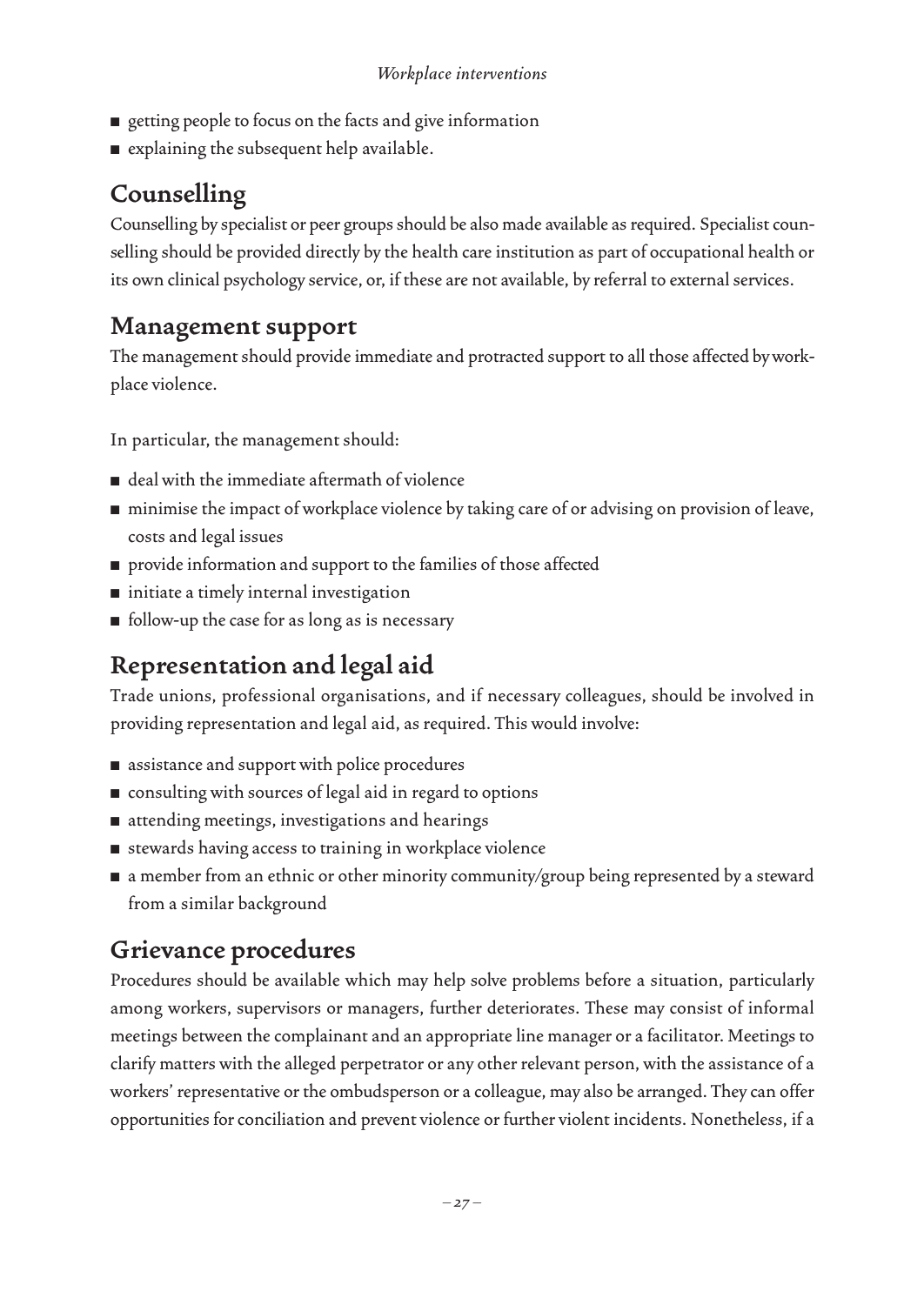solution is not possible on the basis of such a procedure, a route for a complaint to be lodged according to law and practice to formal jurisdictional bodies, should be offered to the complainant.

The complainant and the perpetrator should be:

- seen privately
- informed that the organization will take the complaint seriously and that every endeavour will be made to sort the case out quickly
- advised on what is likely to happen next
- assured of confidentiality
- protected from further violence and the spreading of rumours

### **Rehabilitation**

**Recovery from workplace violence may involve a long period of rehabilitation. Workers should be supported during the entire period of rehabilitation, allowed all necessary time to recover but also encouraged to return to work.** The sooner the victim can return to work, the easier it would be for him/her to rejoin the group and the worker will have missed out on less of the current information needed for effective job performance. However, workers should not be subjected to too much stress at first and flexibility such as in the form of part time work, a different assignment or support of a co-worker can allow the victim to recover self-confidence. For victims of workplace violence it is important that, when they return to work, they feel safe in their environment both from physical and psychological violence.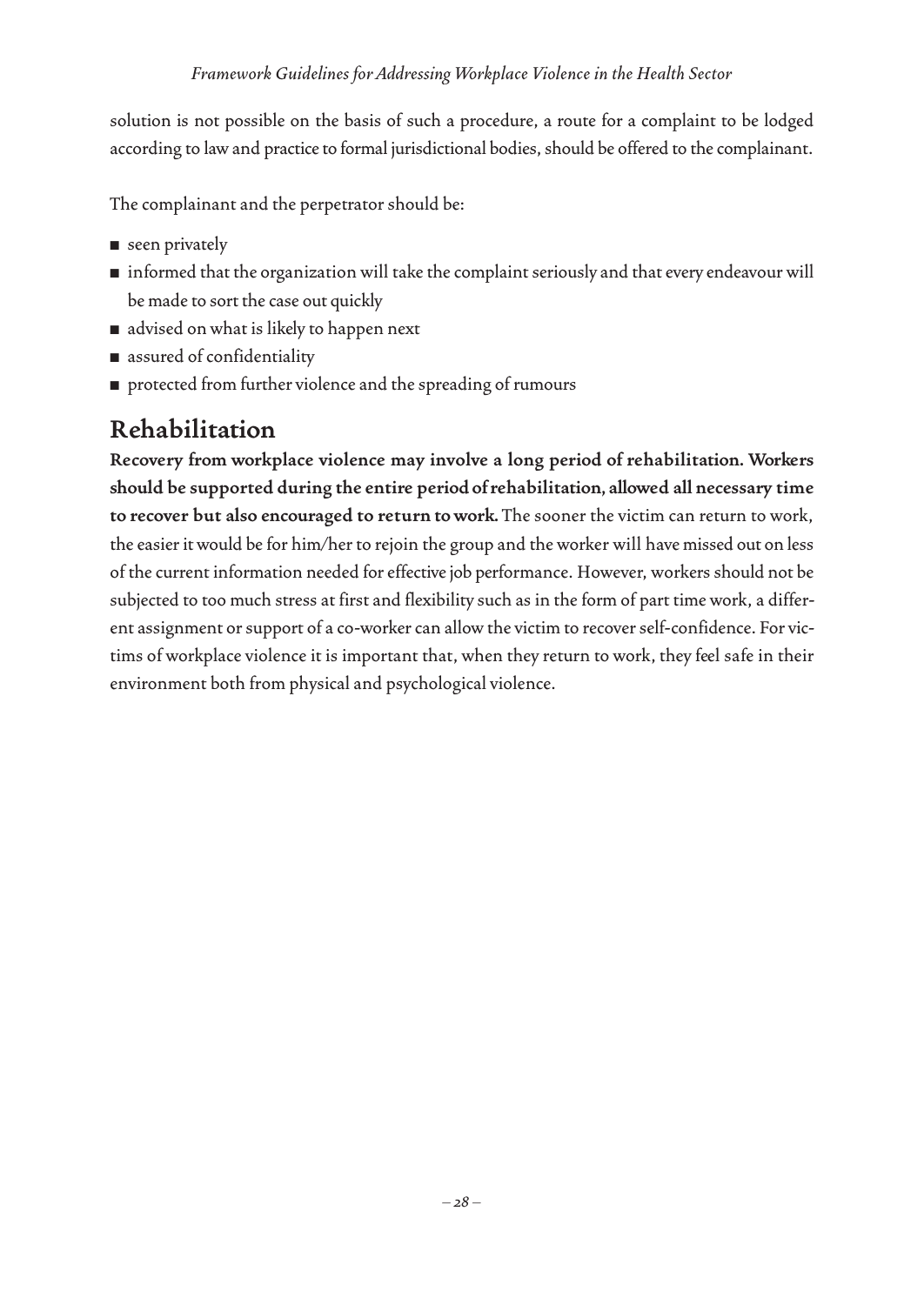

## 7. EVALUATION

Evaluation of the effectiveness of anti-violence plans and measures should include:

- monitoring, on a continuous basis, and regular dissemination of the results of measures introduced
- involving the workers in developing the criteria for evaluation and receiving regular feedback from them to check how well they are working and to make modifications as necessary
- organising periodical joint meetings of management and workers to discuss the measures put in place
- reviewing the management plan on a regular basis including the assessment of policy implementation.
- re-assessing the workplace culture, work organisation and the quality of the environment to effectively respond to workplace violence
- activating a risk management cycle to make the combat of workplace violence an ongoing process within organisations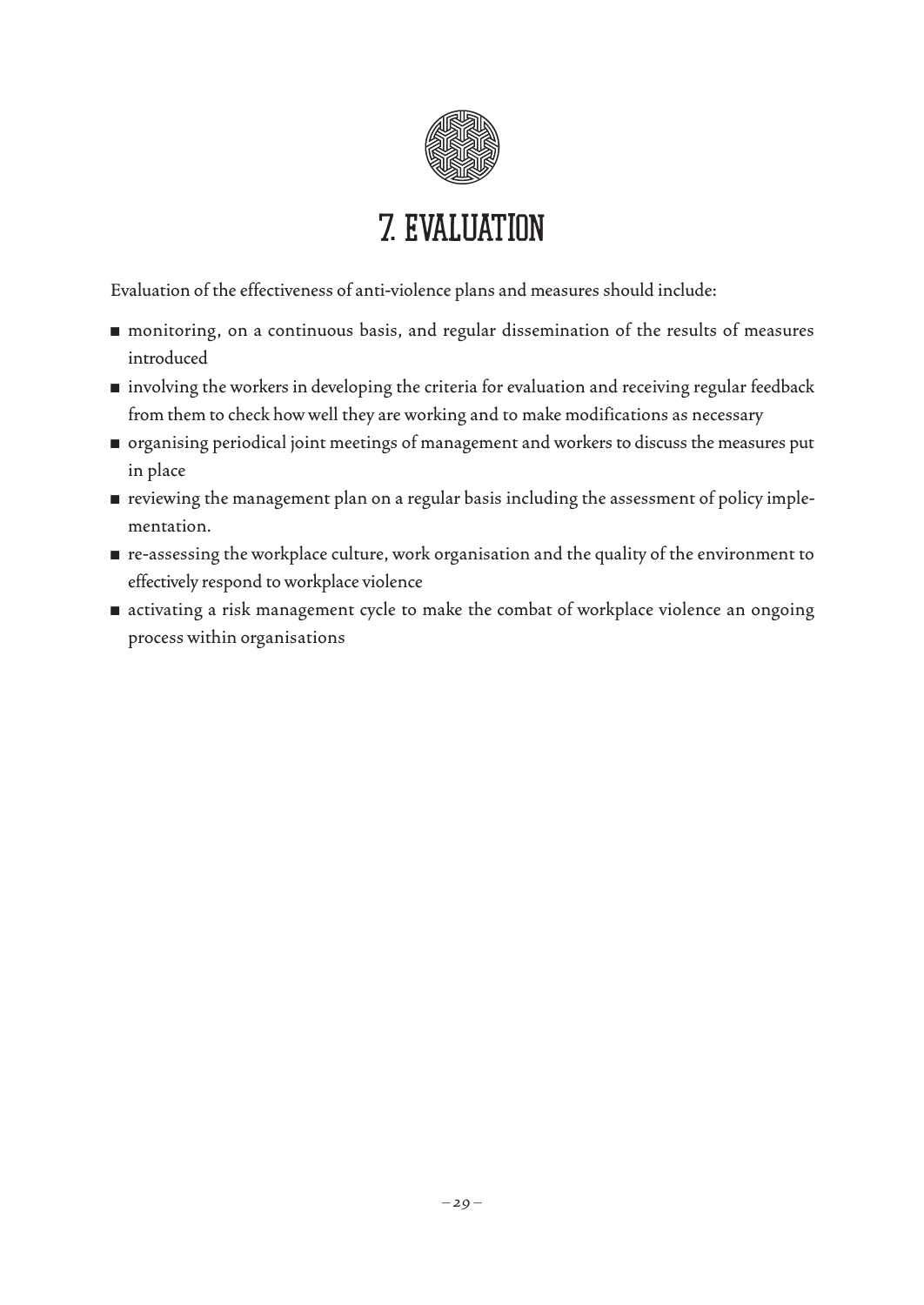

## 8. REFERENCES

Chappell, D.; Di Martino, V. (2000). *Violence at Work*, second edition, Geneva: International Labour Office

Di Martino, V. (2002). *Workplace Violence in the Health Sector - Country Case Studies Brazil, Bulgaria, Lebanon, Portugal, South Africa, Thailand, plus an additional Australian Study: Synthesis Report*; Geneva: ILO/ICN/WHO/PSI Joint Programme on Workplace Violence in the Health Sector, forthcoming working paper

Hoel, H.; Sparks, K.; Cooper, C. (2000). *The cost of violence and stress at work and the benefits of a violence and stress- free working environment*, University of Manchester Institute of Science and Technology, http://www.ilo.org/public/english/protection/safework/whpwb/econo/costs.pdf

Krug, E. et al., eds. (2002). World Report on Violence and Health. Geneva: World Health Organization.

Nordin, H. (1995). *Fakta om vaold och hot I arbetet,* Solna, Occupational Injury Information System, Swedish Board of Occupational Safety and Health

#### ILO/ICN/WHO/PSI Joint Programme on Workplace Violence in the Health Sector

### **Study reports and working papers**

ILO/ICN/WHO/PSI (2002*). Framework Guidelines for Addressing Workplace Violence in the Health Sector*. Geneva: ILO/ICN/WHO/PSI Joint Programme on Workplace Violence in the Health Sector

Di Martino, V. (2002). *Workplace Violence in the Health Sector - Country Case Studies Brazil, Bulgaria, Lebanon, Portugal, South Africa, Thailand, plus an additional Australian Study: Synthesis Report.* Geneva: ILO/ICN/WHO/PSI Joint Programme on Workplace Violence in the Health Sector, forthcoming working paper

### **Country case studies**

Palácios, M.; Loureiro dos Santos, M.; Barros do Val, M.; Medina, M.I.; de Abreu, M.; Soares Cardoso, L.; Bragança Pereira, B. *Workplace Violence in the Health Sector – Country Case Study*